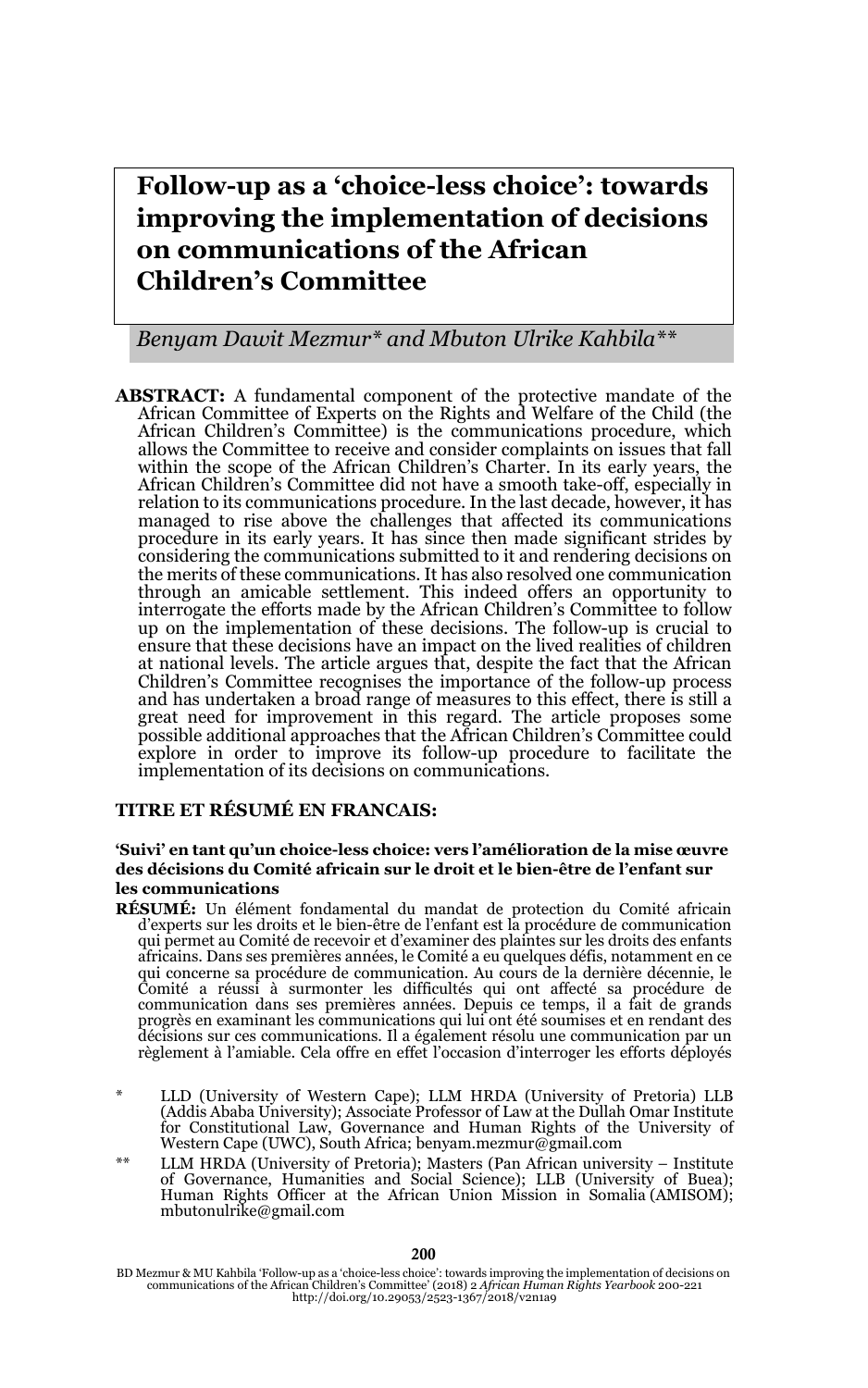par le Comité pour faire un suivi de la mise en œuvre de ces décisions. Le suivi est crucial pour garantir que ces décisions ont un impact sur les réalités vécues par des enfants aux niveaux nationaux. Malgré le fait que le Comité reconnaisse l'importance du processus de suivi et qu'il a pris toute une série de mesures à cet effet, il reste encore beaucoup à faire à cet égard. Cet article propose également des approches supplémentaires possibles que le Comité africain des enfants pourrait explorer afin d'améliorer son suivi.

**KEY WORDS:** African Committee of Experts on the Rights and Welfare of the Child, Children, Africa, communications procedure, follow-up, Child, Children, Africa, communications procedure, follow-up, implementation

#### **CONTENT:**

| $\overline{2}$ | The communications procedure of the African Children's Committee: |  |
|----------------|-------------------------------------------------------------------|--|
|                |                                                                   |  |
| 3 <sup>7</sup> |                                                                   |  |
| $\overline{4}$ | Framework for the African Children's Committee's follow-up on its |  |
|                |                                                                   |  |
|                |                                                                   |  |
|                |                                                                   |  |

## **1 INTRODUCTION**

The African Union (AU) has established a robust legislative framework for the promotion and protection of children's rights in Africa.<sup>1</sup> This was achieved in 1990 with the adoption of the African Charter on the Rights and Welfare of the Child (African Children's Charter), $2$  which entered into force on 29 November 1999. The African human rights system is the only regional system that has a separate child rights instrument. As Sloth-Nielsen puts it, the African Children's Charter is the 'principal framework' for addressing child protection in the African regional context.3 As a continent-specific instrument, the African Children's Charter addresses a number of issues that are very relevant

- 1 The African Charter on the Rights and Welfare of the Child. For a detailed discussion of the Charter, see: A Lloyd 'Evolution of the African Charter on the Rights and Welfare of the Child and the African Committee of Experts: Raising the gauntlet' 2002 (10) *International Journal on Children's Rights* 179; D Chirwa 'The merits and demerits of the African Charter on the Rights and Welfare of the Child' (2002) 10 *International Journal on Children's Rights* 157; D Olowu 'Protecting children's rights in Africa: A critique of the African Charter on the Rights and Welfare of the Child' (2002) 10 *International Journal of Children's Rights* 127; J Sloth-Nielsen 'Regional framework for safeguarding children: The role of the African Committee of Experts on the Rights and Welfare of the Child' (2014) 3 *Social Sciences* 951; M Gose 'The African Charter on the Rights and Welfare of the Child' (Community Law Centre, University of the Western Cape) (2002).
- 2 African Union Commission 'African Charter on the rights and Welfare of the Child, https://www.au.int/web/en/treaties/african-charter-rights-and-welfarechild/ (accessed 7 May 2017).
- 3 J Sloth-Nielsen 'Regional framework for safeguarding children: the role of the African Committee of Experts on the Rights and Welfare of the Child' (2014) 3 *Social Sciences* 951.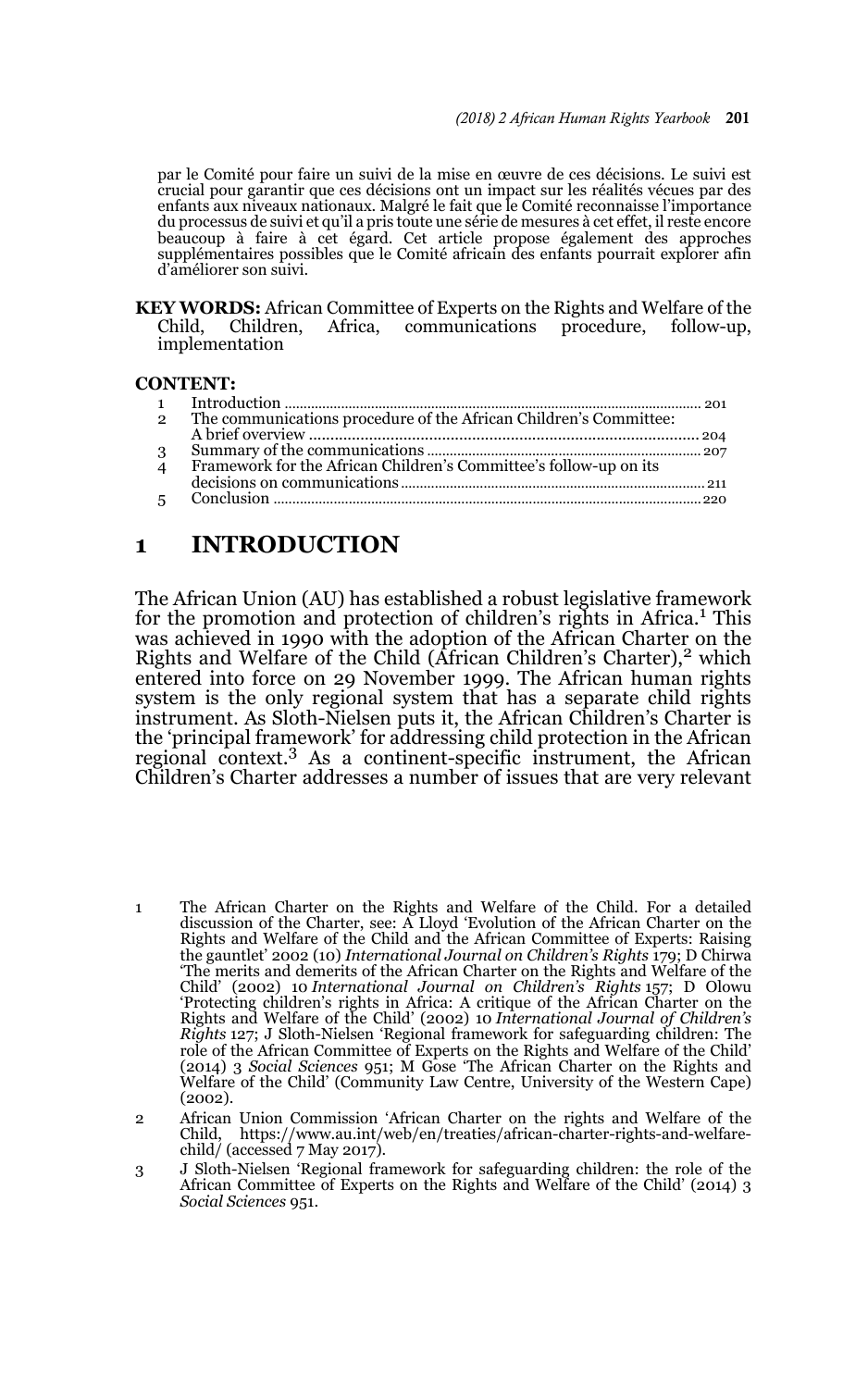### to the situation of children in Africa.<sup>4</sup>

The background to the African Children's Charter has been traced as far back as 1979 when the Organisation for African Unity (OAU) adopted the Declaration on the Rights and Welfare of the Child,<sup>5</sup> which is considered the 'precursor' to the African Children's Charter.<sup>6</sup> A relatively short period of two years elapsed between the drafting and adoption of the African Children's Charter, as opposed to the nine yearperiod between its drafting and entry into force. The African Children's Charter was first ratified by Seychelles in 1992,7 and the 15th ratification, which was needed for its entry into force only came in 1999, seven years after the first ratification.8 As at August 2018, the African Children's Charter has 48 state parties, leaving seven AU members yet to ratify it.<sup>9</sup>

It has been argued that 'a human rights guarantee is only as good as its supervision.<sup>'10</sup> This explains why the African Children's Committee is established under the African Children's Charter as an elected oversight body charged with supervising the implementation of the African Children's Charter. The African Children's Committee consists of 11 independent experts elected by the Assembly of Heads of State of<br>the African Union.<sup>11</sup> The experts serve on the Committee in their individual capacities.<sup>12</sup> The Committee generally meets in an ordinary session twice a calendar year, but also holds extraordinary sessions as required. So far, the African Children's Committee has held only one extraordinary session.<sup>13</sup> The African Children's Committee has both a promotional and protective mandate. Under its protective mandate, it receives, considers and issues decisions on communications relation to

- 4 A Lloyd 'Evolution of the African Charter on the Rights and Welfare of the Child and the African Committee of Experts: raising the gauntlet' (2002) 10 *International Journal of Children's Rights* 180.
- 5 www.chr.up.ac.za/chr\_old/hr\_docs/african/docs/ahsg/ahsg36.doc.
- 6 BD Mezmur 'Happy 18th birthday to the African Children's Rights Charter: not counting its days but making its days count' (2017) 1 *African Human Rights Yearbook* 127.
- 7 Seychelles ratified the African Children's Charter on 13 February 1992.
- 8 In accordance with art 47(3) of the Charter which states that '[t]he present Charter shall come into force 30 days after the reception by the Secretary-General of the Organization of African Unity of the instruments of ratification or adherence of 15 member states of the Organization of African Unity'.
- 9 These countries are: the Democratic Republic of Congo (DRC), Saharawi Republic, São Tome and Principe, Somalia, South Sudan, Tunisia and Morocco. Initially there were six countries that had not ratified the African Children's Charter, but with the re-admission of Morocco into the AU, the number increased to seven.
- 10 GM Wachira & A Ayinla 'Twenty years of elusive enforcement of the recommendations of the African Commission on Human and Peoples' Rights: a possible remedy' (2006) 6 *African Human Rights Law Journal* 466.
- 11 The 11 elected experts serve on the African Children's Committee for a five-year term, renewable only once. They are supported by a Secretariat, which currently operates within the Department of Social Affairs of the African Union Commission in Addis Ababa, Ethiopia.
- 12 Art 3(2) African Children's Rights Charter.
- 13 The African Children's Committee held its first extraordinary session on 7 October 2014 at the African Union Commission Headquarters, Addis Ababa, Ethiopia.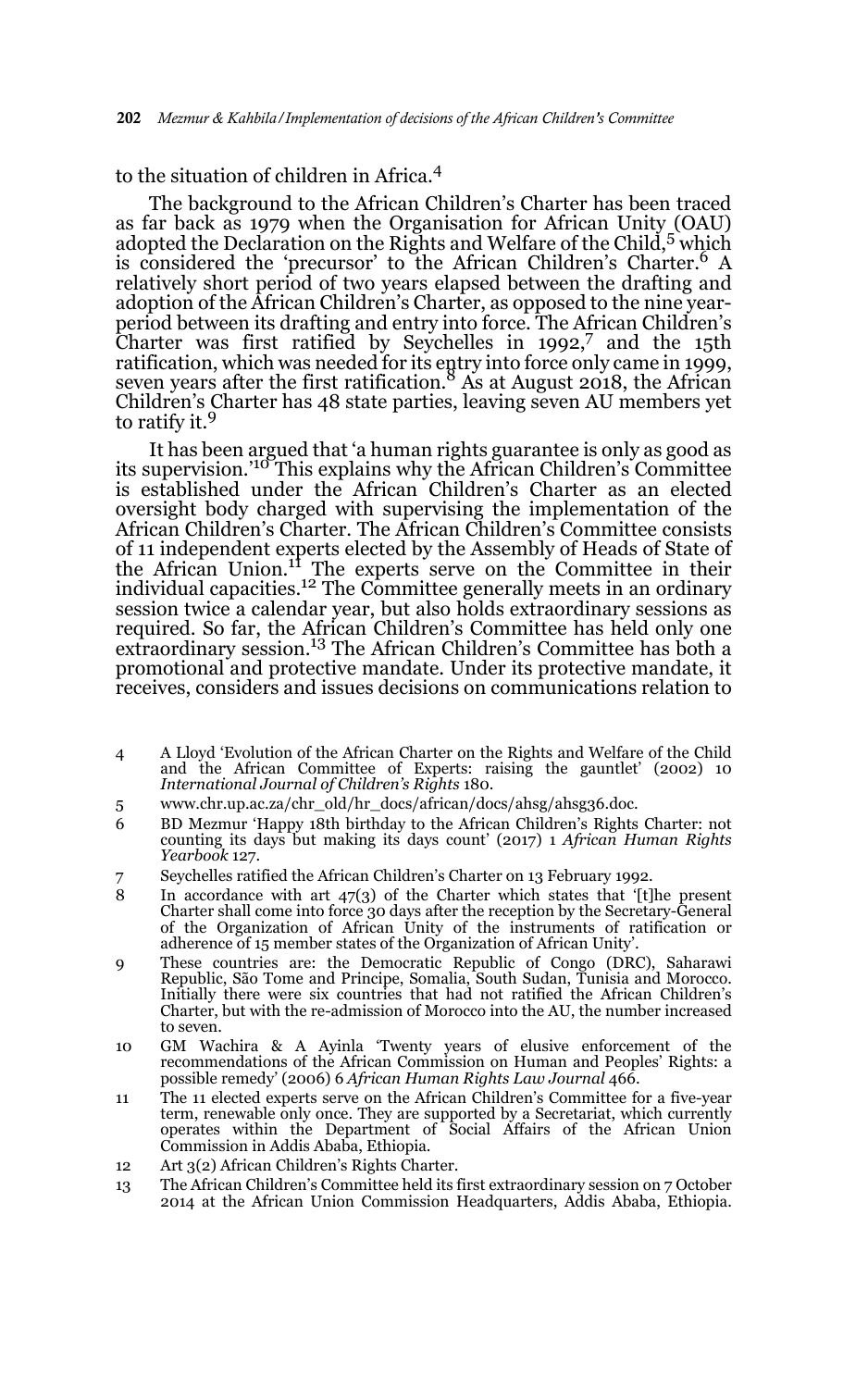violations of the provisions of the African Children's Charter. As of March 2018, the African Children's Committee had issued decisions on the merits of four communications and also had one amicable settlement agreement negotiated under its auspices.<sup>14</sup>

 This article offers a brief description of the communications procedure of the African Children's Committee, as well as a summary of three communications decided and one amicable settlement agreement.15 The Communications Guidelines require that the African Children's Committee allow the state party a period of six months to implement the decision, following which it should submit a report on the measures taken to implement the decision.<sup>16</sup> Therefore, the African Children's Committee does not consider its task completed by simply issuing decisions on communications, but undertakes follow-up measures with a view to facilitate a prompt and effective implementation of its decisions.

Murray and Long describe follow-up as the

process by which a treaty body, political body or other actor monitors and seeks information on what steps have been taken by the state following the delivery of a finding.'17 The implementation of decisions is considered the 'process by which states take measures at the national level to address issues of concern raised by the human rights treaty bodies in their decisions.<sup>18</sup>

The premise for this article is that an effective follow-up on communication decisions by the African Children's Committee can significantly contribute to compliance by state parties. Since children often not form advocacy groups, or organize themselves to promote their own causes, follow-up in the context of children's rights is even more important. Nonetheless, the African Children's Committee's follow-up on the implementation of its decisions is still faced with a number of challenges. This article therefore examines the legal framework for the African Children's Committee follow-up on its decisions on communications. The article also examines the practical role played by the African Children's Committee in the follow-up of its decisions on communications, as well as some of the key challenges it is

This extra-ordinary session focused on the consideration of state party reports on the implementation of the African Children's Charter. The state party reports considered during this extraordinary session had been submitted by: Ethiopia; Guinea; Kenya; Mozambique and South Africa.

- 14 The four communications decided by the African Children's Committee were against Kenya, Uganda, Senegal and Mauritania. The lone amicable settlement agreement involved Malawi.
- 15 The discussion will not include the African Children's Committee's decision on the communication against Mauritania, issued during the 30th ordinary session of the African Children's Committee, which was held from 6 to 16 December 2017 in Khartoum, Sudan.
- 16 Less than a year after the issuance and publication of the decision against Mauritania, it is too early to make any real assessment of the efforts made by the African Children's Committee to follow up on the decision's implementation. The discussion is therefore limited to the other three decisions on communications and the amicable settlement.
- 17 R Murray & D Long *The implementation of the findings of the African Commission on Human and Peoples' Rights* (2015) 30.
- 18 Murray & Long (n 17) 27.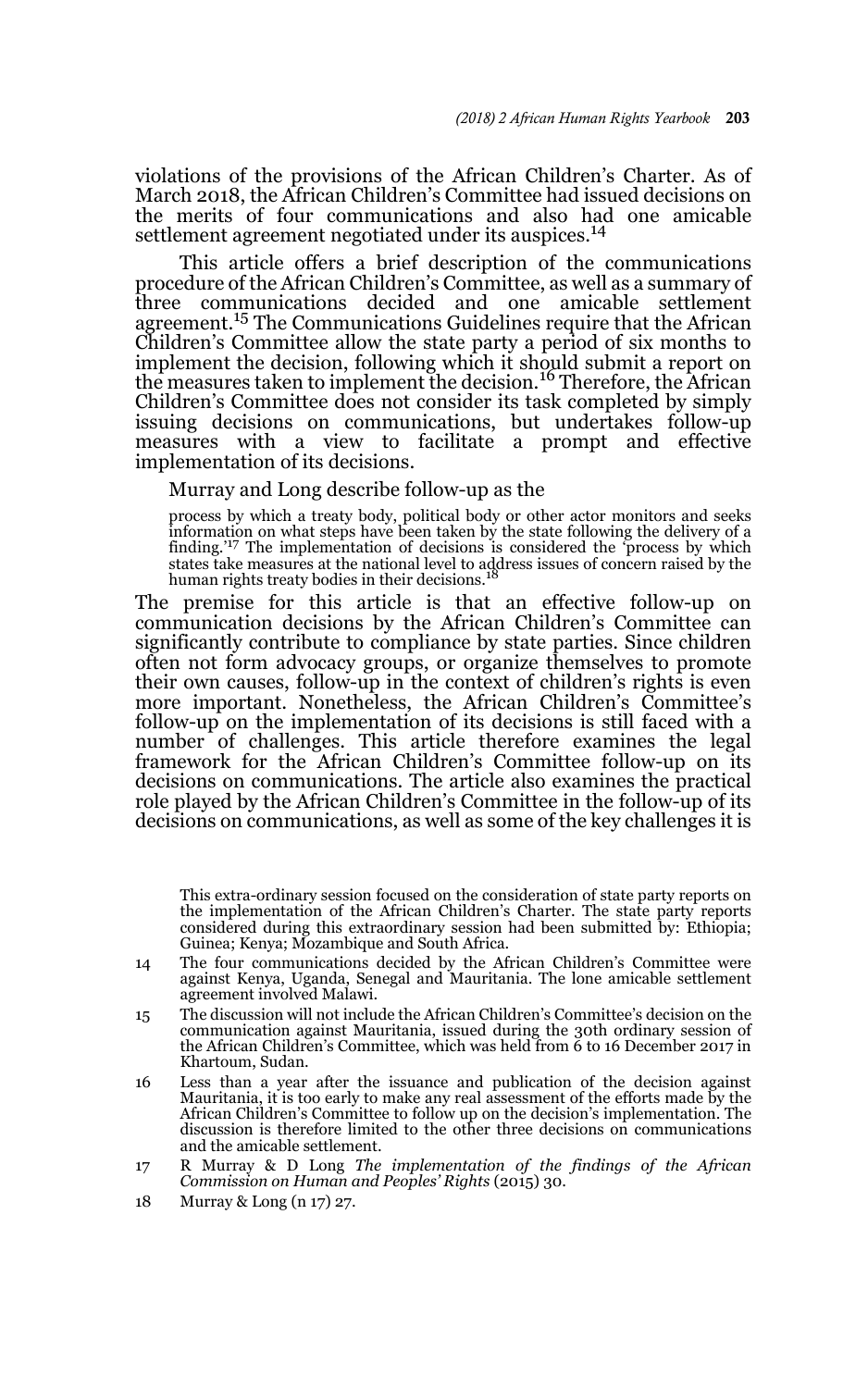facing in doing so. The article draws some examples from other treaty bodies especially the UN treaty bodies. Finally, this article contends that not undertaking a systemic follow-up is not a cost neutral exercise, and as a result it explores possible approaches and proposes some recommendations with a view to improving the African Children's Committee's follow-up on its decisions on communications.

## **2 THE COMMUNICATIONS PROCEDURE OF THE AFRICAN CHILDREN'S COMMITTEE: A BRIEF OVERVIEW**

A fundamental component of the protective mandate of the African Children's Committee is the communications procedure,<sup>19</sup> which allows it to receive and consider complaints and make decisions on issues that fall within the scope of the African Children's Charter.<sup>20</sup> In fact, the communications procedure is so fundamental to the object and purpose of the Charter itself that the African Children's Committee has taken exception to the reservation that the Government of Egypt entered in relation to article 44.21 In two communications, *Dalia Lofty on behalf of Ahmed Bassiouny v Egypt*22 and *Dalia Lofty on behalf of Emad v Egypt,*<sup>23</sup> the African Children's Committee did not dismiss the communications by declaring that it does not have jurisdiction to deal with them because the state party against whom they had been lodged entered a reservation to article 44. Rather, the Committee found this reservation to be incompatible with the object and purpose of the Charter,24 thereby considering itself as having the mandate to entertain the two communications.<sup>25</sup>

- 19 Communications are submitted to the African Children's Committee in terms of article 44 of the African Children's Rights Charter.
- 20 The decisions from the African Children's Committee are not binding and they are 'decisions' as compared to 'judgments', however, the Committee has so far seen a lot of good will on the part of states to comply with its decisions. This is also manifested in the fact that to date, all state parties that have been approached for investigative missions have accepted and some states actually invite the African Children's Committee and facilitate its missions.
- 21 The current reservations to the African Children's Charter are those entered by Botswana, Egypt, Mauritania, and Sudan. See, for more details on these, Mezmur  $(n 6)$  131.
- 22 Decision 8/Com/001/2016, African Committee of Experts on the Rights and Welfare of the Child.
- 23 Decision 9/Com/002/2009, African Committee of Experts on the Rights and Welfare of the Child.
- 24 See art 19(c) Vienna Convention on the Law of Treaties.
- 25 Ultimately, the Committee declared the communications to be inadmissible. Fortunately, the AU Executive Council has recognised the far-reaching consequences of reservations, and in 2014, and 2016, it called on states parties to withdraw their reservations to the African Children's Charter. AU Executive Council EX.CL/Dec.843(XXV) Decision on the Report of the African Committee of Experts on the Rights and Welfare of the Child) para 3; AU Executive Council EX.CL/Dec.923(XXIX) Decision on the Report of the African Committee of Experts on the Rights and Welfare of the Child Doc. EX.CL/977(XXIX) para 3.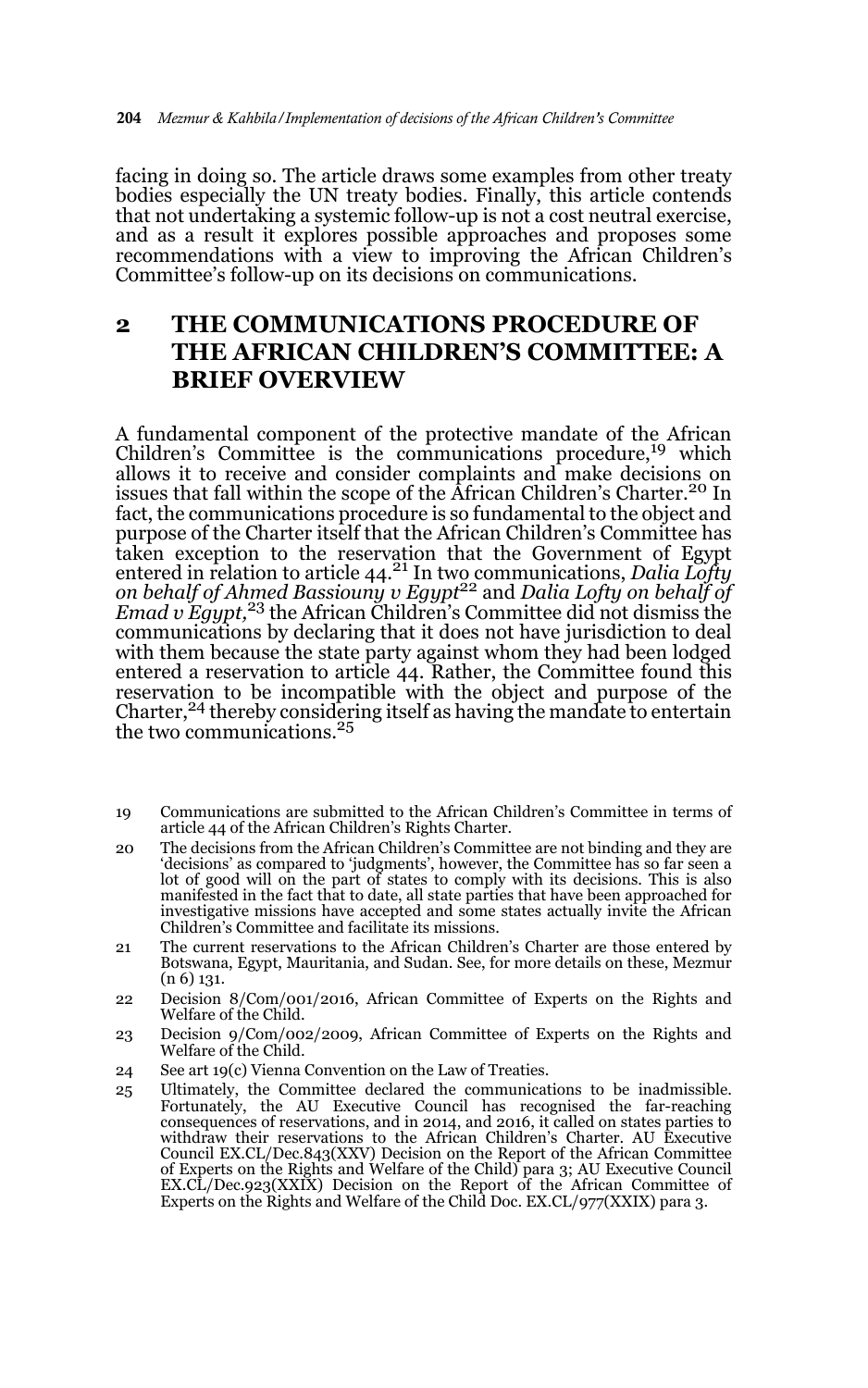The provisions of the African Children's Charter regarding who can lodge a complaint are very generous. Communications can be submitted by: specialised organs or agencies of the African Union (AU) or United Nations (UN); intergovernmental or non-governmental organisations; state parties to the African Children's Charter and any individual or group of natural or legal persons including children.<sup>26</sup> It is mandatory for communications submitted to the African Children's' Committee to first satisfy the admissibility requirements with respect to form and content. Based on strict admissibility requirements, communications received by the African Children's Committee could be declared either admissible or inadmissible.<sup>27</sup> Unless the African Children's Committee decides otherwise,<sup>28</sup> it is only after a communication has been declared admissible that it proceeds to consider the merits thereof.

At the conclusion of deliberations on the merits of a communication, the African Children's Committee issues a decision based on its findings. Where the African Children's Committee finds that provisions of the African Children's Charter have been violated, it ensures that its decision includes recommendations on actions to be taken in order to remedy the violations.

The African Children's Committee has so far declared three communications inadmissible, while four communications have been decided on their merits, and violations were found. Of the three communications the Committee declared inadmissible, two were against the Government of Egypt,<sup>29</sup> and one was against the Government of Cameroon.30 The cases declared inadmissible do not contain any recommendations hence there is no follow-up that needs to be undertaken. This article therefore focuses only on the communications that were decided on their merits, they actually require follow-up measures.

The initial years of the African Children's Committee and its work on communications did not have a smooth take-off. Some of these challenges were due particularly to the delay in establishing the secretariat of the African Children's Committee, developing its communications Guidelines and eventually issuing the first decision on a communication. By 2005, a secretary for the African Children's

<sup>26</sup> Art 44 African Charter on the Rights and Welfare of the Child.

<sup>27</sup> Section IX(1) African Committee of Experts on the Rights and Welfare of the Child Revised Guidelines for the Consideration of communications.

<sup>28</sup> The African Children's Committee may decide to defer its decision on admissibility until the final determination of the merits of the communication. In such a case, the African Children's Committee sends a formal notification to the parties informing them of its decision to defer its decision on admissibility until the final determination of the merits.

<sup>29</sup> *Ahmed Bassiouny* (n 22 above); *Emad* (n 22 above)*.*

<sup>30</sup> *Etoungou Nko'o on behalf of Mr and Mrs. Elogo Menye and Rev Daniel Ezo'o Ayo v The Government of Cameroon* Com/003/2016*,* African Committee of Experts on the Rights and Welfare of the Child.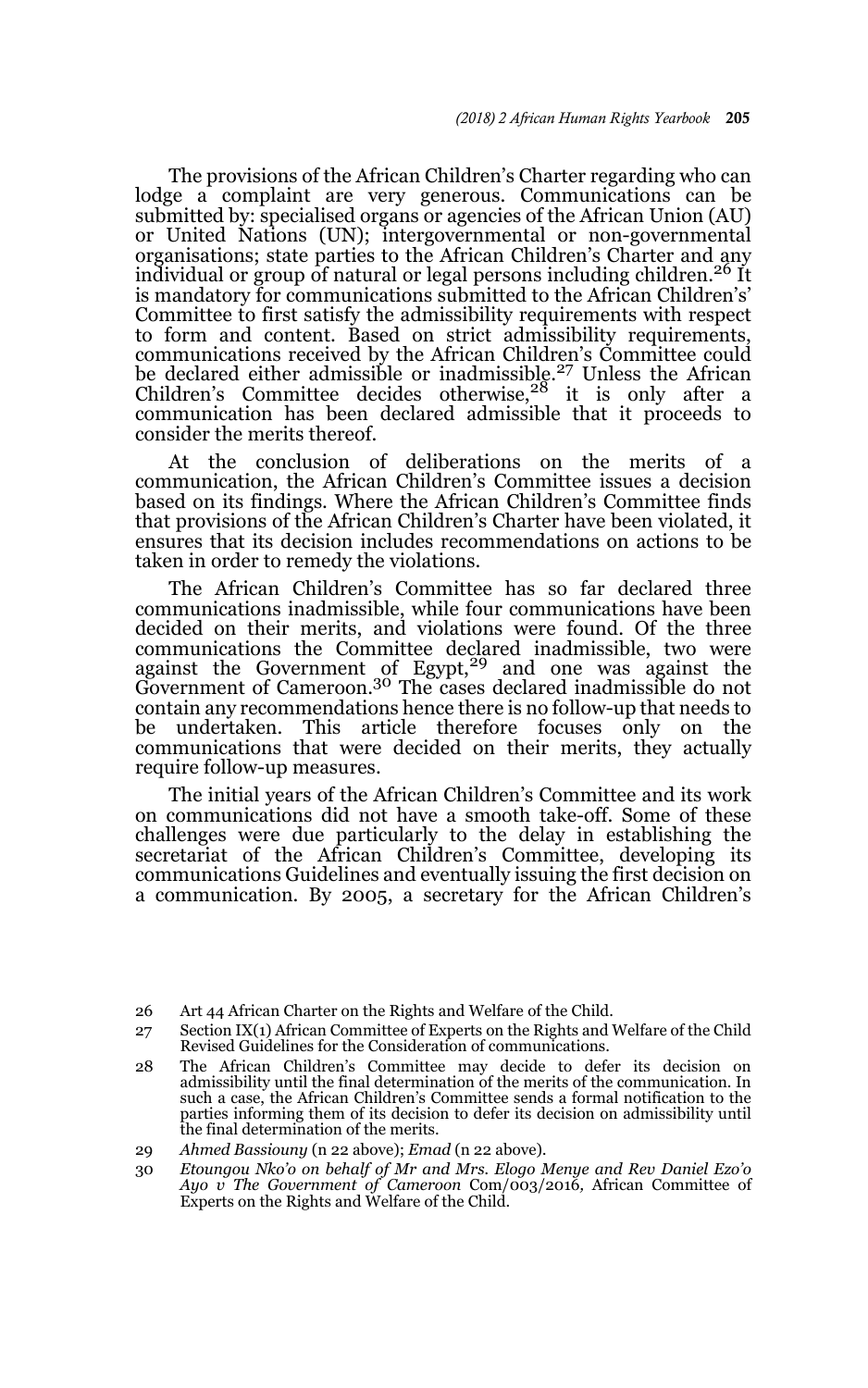Committee had still not been recruited and this greatly delayed its work.<sup>31</sup> This caught the attention of the Executive Council, and the AU Commission was urged to strengthen the African Children's Committee by urgently ensuring a secretariat that functioned fully and effectively.<sup>32</sup>

The first communication was submitted to the African Children's Committee in 2005. At that time, the Communications Guidelines had not been developed, and so the consideration of this communication was deferred to a future date, and a decision on it was only issued in 2013.<sup>33</sup> It therefore took the African Children's Committee about eight years to finally issue a decision on the first ever communication that was submitted to it.

While on the topic of the time-lapse between submission of, and the issuance of decisions on communications, it is necessary to mention, the peculiar working methods that the Committee has implemented. Prime among these, is the practice of undertaking field visits before deciding on the merits of a communication. The two good examples in respect of this practice are the *Northern Uganda case*34 and the *Mauritania* case,35 where members of the Committee spent a number of days in the two countries and engaged with not only the complainants and the Government, but also various other stakeholders, including children.

While the African Children's Committee experienced a 'slow start',<sup>36</sup> over the years it has been able to gather the necessary momentum to enable it to make its mark on the child rights landscape of the African continent. According to Viljoen, 'the Committee has clearly taken significant strides forward ... and overcome some of the challenges it seemingly faced at the outset'.37 In the last few years, the African Children's Committee has undoubtedly made progress, particularly with respect to its protective mandate. This is clearly reflected in the progressive decisions that the African Children's Committee has issued following its consideration of a number of communications, as well as the efforts made to follow up on the implementation of these decisions.

- 34 See 3.2 below for the summary of the communication.
- 35 http://www.acerwc.org/the-committee-has-ruled-on-the-communicationagainst-mauritania/
- 36 Mezmur (n 6) 127.
- 37 F Viljoen *International human rights law in Africa* (2012) 408.

<sup>31</sup> BD Mezmur 'The African Committee of Experts on the Rights and Welfare of the Child: an update' (2006) 6 *African Human Rights Law Journal* 557.

<sup>32</sup> AU Executive Council Decision on the Report of the African Committee of Experts on the Rights and Welfare of the Child, EX CL/Dec 233 (VII), para 9.

<sup>33</sup> *Michelo Hansungule & Others (on behalf of children in Northern Uganda) v The Government of Uganda* (*Northern Uganda*) Com/1/2005, African Committee of Experts on the Rights and Welfare of the Child para 13.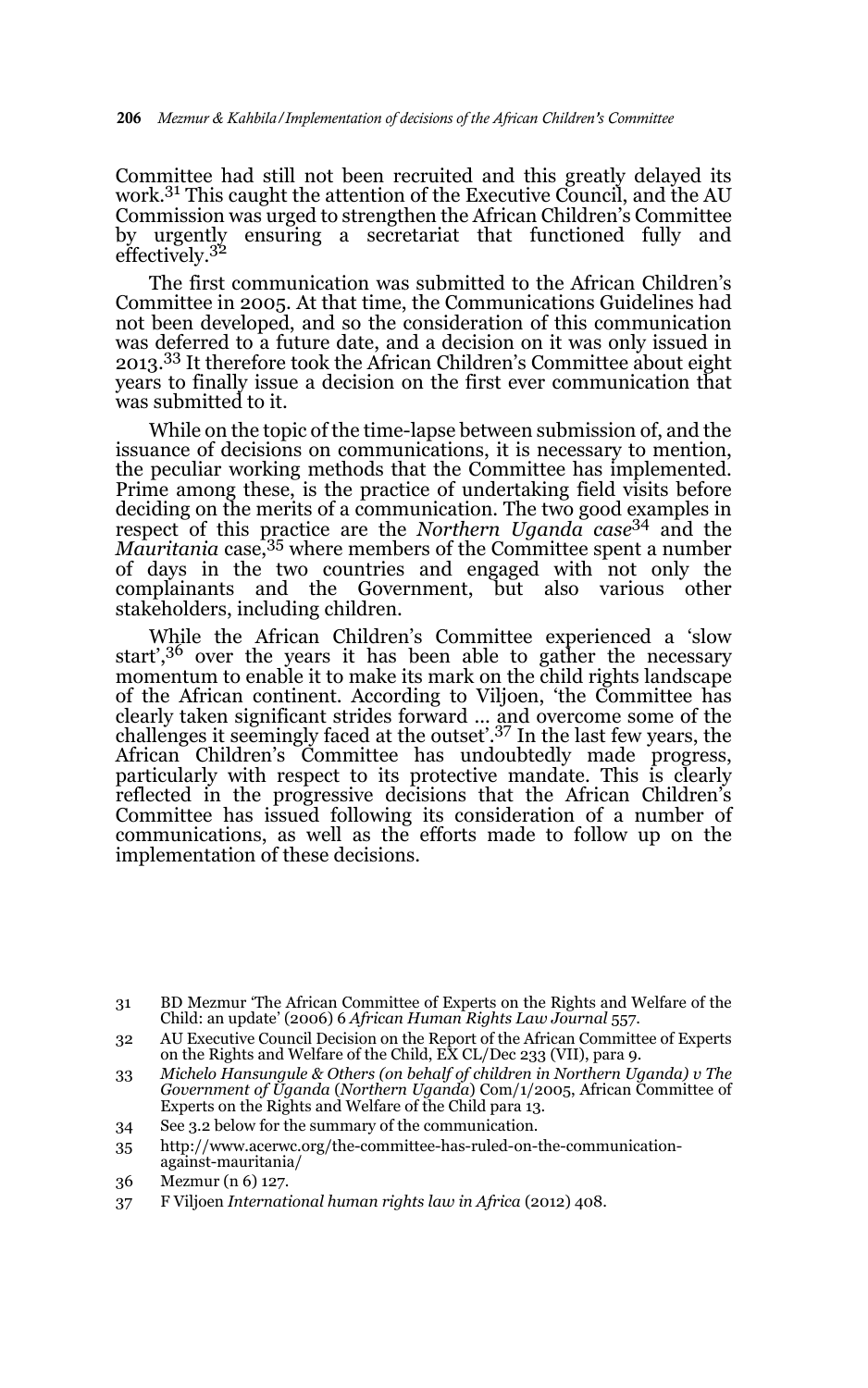## **3 SUMMARY OF THE COMMUNICATIONS**

The communications that form the basis for this article are: *Institute for Human Rights and Development in Africa (IHRDA) and Open Society Justice Initiative on behalf of children of Nubian descent in Kenya v The Government of Kenya*; <sup>38</sup> *Michelo Hansungule & Others (on behalf of children in Northern Uganda) v The Government of Uganda*39 and *Centre for Human Rights (University of Pretoria) and la Rencontre Africaine pour la Défense des Droits de l'Homme (Senegal) v Government of Senegal*. 40 As mentioned above, the African Children's Committee has also dealt with *Institute for Human Rights and Development in Africa (IHRDA) v The Republic of* Malawi, which led to an amicable settlement,<sup>41</sup> that was reached between the parties under the auspices of the African Children's Committee.42 This section of the discussion will provide summaries on the decided communications.

### **3.1 Children of Nubian descent in Kenya case**

The case of the children of Nubian descent in Kenya is the second communication that was submitted to the African Children's Committee. It was jointly submitted by the Institute for Human Rights and Development in Africa (IHRDA) and the Open Society Justice Initiative (OSJI) on behalf of children of Nubian descent in Kenya against the government of Kenya. The Nubians in Kenya came from the Nuba Mountains, which are current part of Sudan, but find themselves in Kenya as the British colonial administration that used their services as part of the Queen's Army did not return them at the time of decolonization. The IHRDA and OSJI, in their complaint to the African Children's Committee, alleged that the British colonial authorities allocated the *Kibera* area in Kenya to be settled by the Nubian descendants but this was not accompanied by the grant of Kenyan citizenship. Subsequent Kenyan Governments have followed this same path by denying Kenyan citizenship to Nubian descendants in Kenya. A major difficulty arising out of this situation has been the inability of the

- 40 *Centre for Human Rights (University of Pretoria) and la Rencontre Africaine pour la Défense des Droits de l'Homme (Senegal) v Senegal* Com/001/2012, African Committee of Experts on the Rights and Welfare of the Child.
- 41 *Institute for Human Rights and Development in Africa v Malawi* Com/001/ 2014, African Committee of Experts on the Rights and Welfare of the Child.
- 42 Report on the consideration of an amicable settlement under the auspices of the Committee in *Institute for Human Rights and Development in Africa (IHRDA) v The Government of Malawi* Com/001/2014, African Committee of Experts on the Rights and Welfare of the Child http://www.acerwc.org/amicable-settlement-oncommu nication-no-004/# (accessed 15 November 2017).

<sup>38</sup> *Institute for Human Rights and Development in Africa (IHRDA) and Open Society Justice Initiative on behalf of children of Nubian descent in Kenya v Kenya* Com/002/2009, African Committee of Experts on the Rights and Welfare of the Child.

<sup>39</sup> *Northern Uganda* (n 33).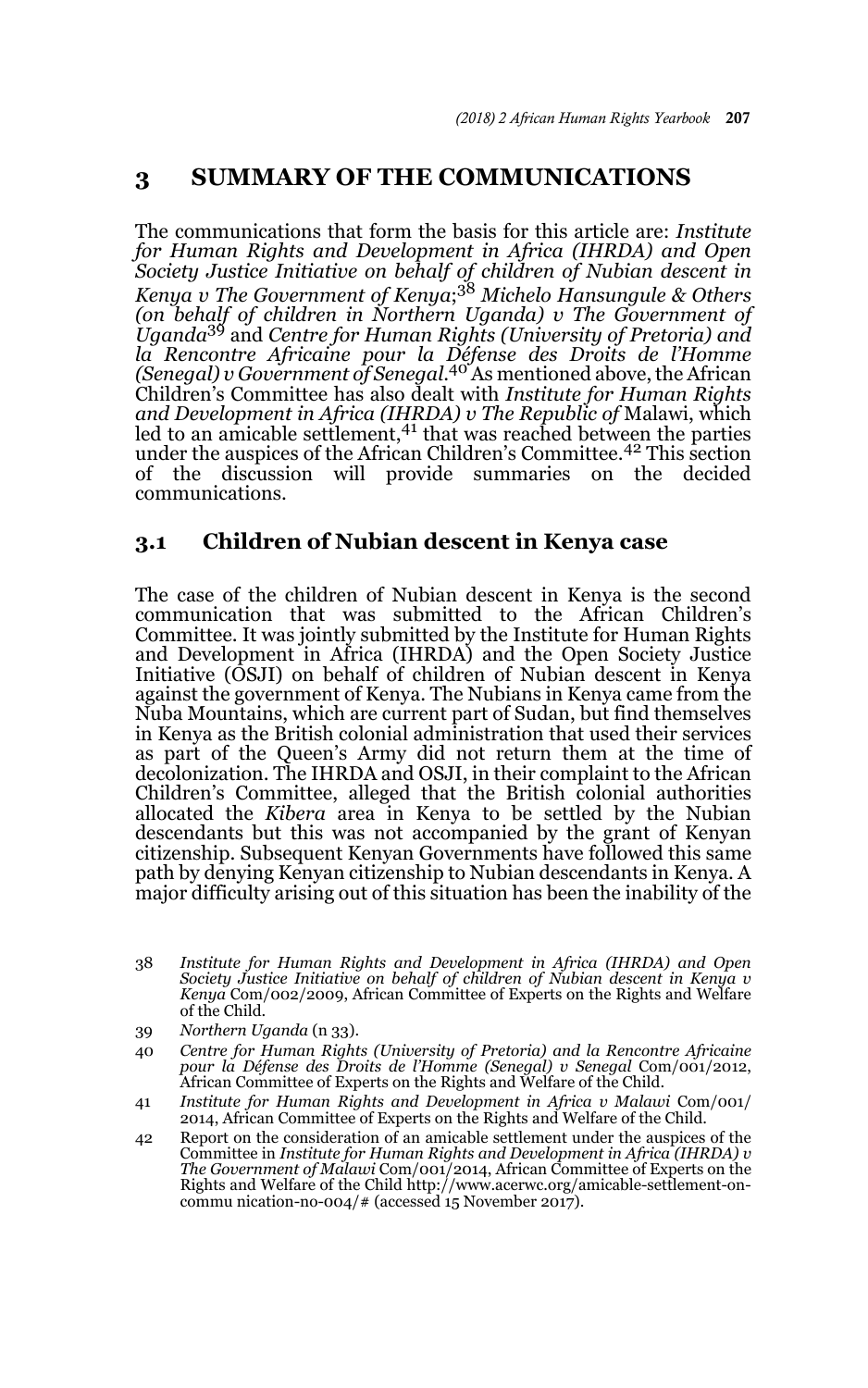Nubian descendants in Kenya to register the birth of their children, as well as to have access to education and health care services as they are stateless. Discrimination against children of Nubian descent permeated almost all aspects of life, depriving them of the basic and legitimate expectations that many Kenyans take for granted, including obtaining an identity card at the age of 18 years.

With this as the backdrop, the IHRDA and OSJI specifically alleged that the Government of Kenya had violated the right to freedom from discrimination;43 the right to birth registration, and to acquire a nationality at birth;<sup>44</sup> the right to equal access to education;<sup>45</sup> and the right to equal access to health care and services.<sup>46</sup> Issued on 11 March 2011, the decision on the merits found the Government of Kenya to be in violation of the provisions of the African Children's Charter. The African Children's Committee did not stop at finding that the Kenyan Government had violated article 3; articles 6(2) - (4); article 11(3) and articles 14(2)(b), (c) and (g) of the African Children's Charter, but it also issued recommendations to the Government of Kenya.<sup>47</sup> In the recommendations, it asked the Government to report to the Committee on the measures it had taken to comply with the decision, and also explicitly indicated in the decision that it would appoint one of its members to do a follow up on the decision. It needs to be noted that the Government of Kenya did not cooperate - either by making written submissions or sending a delegation during the consideration of the case.

#### **3.2 Northern Uganda case**

This communication was submitted in 2005 by the Centre for Human Rights, University of Pretoria, and is based on the violations suffered by children in Northern Uganda during the long-standing armed conflict<br>that took place in the area.<sup>48</sup> From 1986, the northern part of Uganda was plagued by insurrection, which brought great suffering to the people in the area. It also led to gross violations of human rights, especially against children, as they were often victims of abduction, sexual violence, displacement, and recruitment and use by rebel groups and the armed forces. On the strength of these, the complainants submitted a communication to the African Children's Committee alleging that the Government of Uganda had violated a number of provisions of the African Children's Charter. The rights that were alleged to have been violated included: the right of children to be protected from being involved in armed conflict;49 the right to education;<sup>50</sup> the right to life, survival and development;<sup>51</sup> the right to

- 43 Art 3 African Children's Charter.
- 44 Art 6(2)-(4) African Children's Rights Charter.
- 45 Art 11(3) African Children's Rights Charter.
- 46 Art 14 African Children's Rights Charter.
- 47 *IHRDA* (n 42) paras 69(1)-(5) http://www.acerwc.org/communications/# (accessed 28 November 2017).
- 48 *Northern Uganda* (n 33) para 13.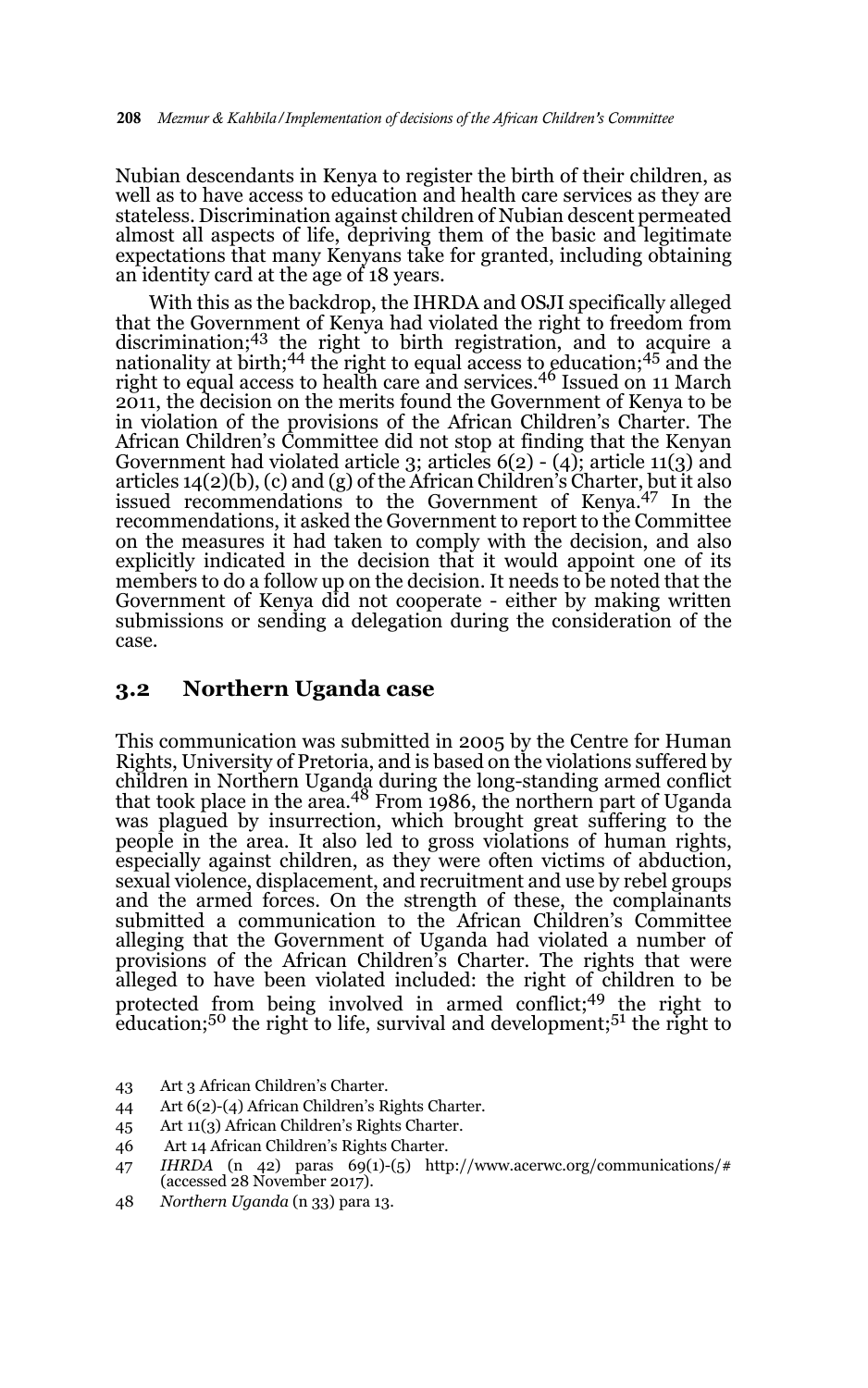enjoy the best attainable state of physical, mental and spiritual health;<sup>52</sup> and the right to be protected from sexual abuse and violence.<sup>53</sup>

By the time the African Children's Committee was issuing its decision on this communication, the situation, including the child rights violations, in the northern part of Uganda had improved. The African Children's Committee did not pretend to be oblivious of these developments, and took them into consideration while deciding on the merits of the communication. After all, the Committee had undertaken a field visit to the affected area before deciding on the merits of the case. In its decision on the merits, the African Children's Committee only found a violation of article 22 (the right of the child to be protected from being involved in armed conflict) and a violation of article 1(1)) of the African Children's Charter. The African Children's Committee did not find that there had been any other of the violations which the complainants alleged. Consequently, the African Children's Committee made six main recommendations to be implemented by the government of Uganda in order to address the violations of children's rights and to prevent any recurrence.<sup>54</sup>

### *3.3 Talibé* **in Senegal case**

In July 2012, the Centre for Human Rights and la Rencontre Africaine pour la Défense des Droits de l'Homme (RADDHO), Senegal jointly submitted a communication to the African Children's Committee against the Government of Senegal. The complainants alleged that in the urban centres of Senegal, instructors – *marabouts* – at the Qur'anic schools – *daaras* – had been forcing and still continued to force their students, *Talibé* children aged 4 to 14, to work as beggars on the streets. In spite of the fact that begging on the street is criminalised under Senegalese law, the *marabouts* set daily quotas for begging. These quotas were expected to be met by all the children in the *daaras*. On occasions when the *Talibé* children failed to meet the said quotas they were beaten and punished by the *marabouts*. The complainants further alleged that the Government of Senegal had failed to address this issue and protect the *Talibé* children. The right to freedom of religion and religious education, on the one hand, and the right to protection on the other, are the main competing rights covered in the case. The complainants alleged that the government of Senegal had violated articles 4, 5, 11, 12, 14, 15, 16, 21 and 29 of the African Children's Charter.

- 50 Art 11 African Children's Rights Charter.
- 51 Art 5 African Children's Rights Charter.
- 52 Art 14 African Children's Rights Charter.
- 53 Art 16 & 27 African Children's Rights Charter.
- 54 *Northern Uganda* (n 33) para 81.

<sup>49</sup> Art 6(2)-(4) of the African Charter on the Rights and Welfare of the Child 1990 African Children's Charter, art 22.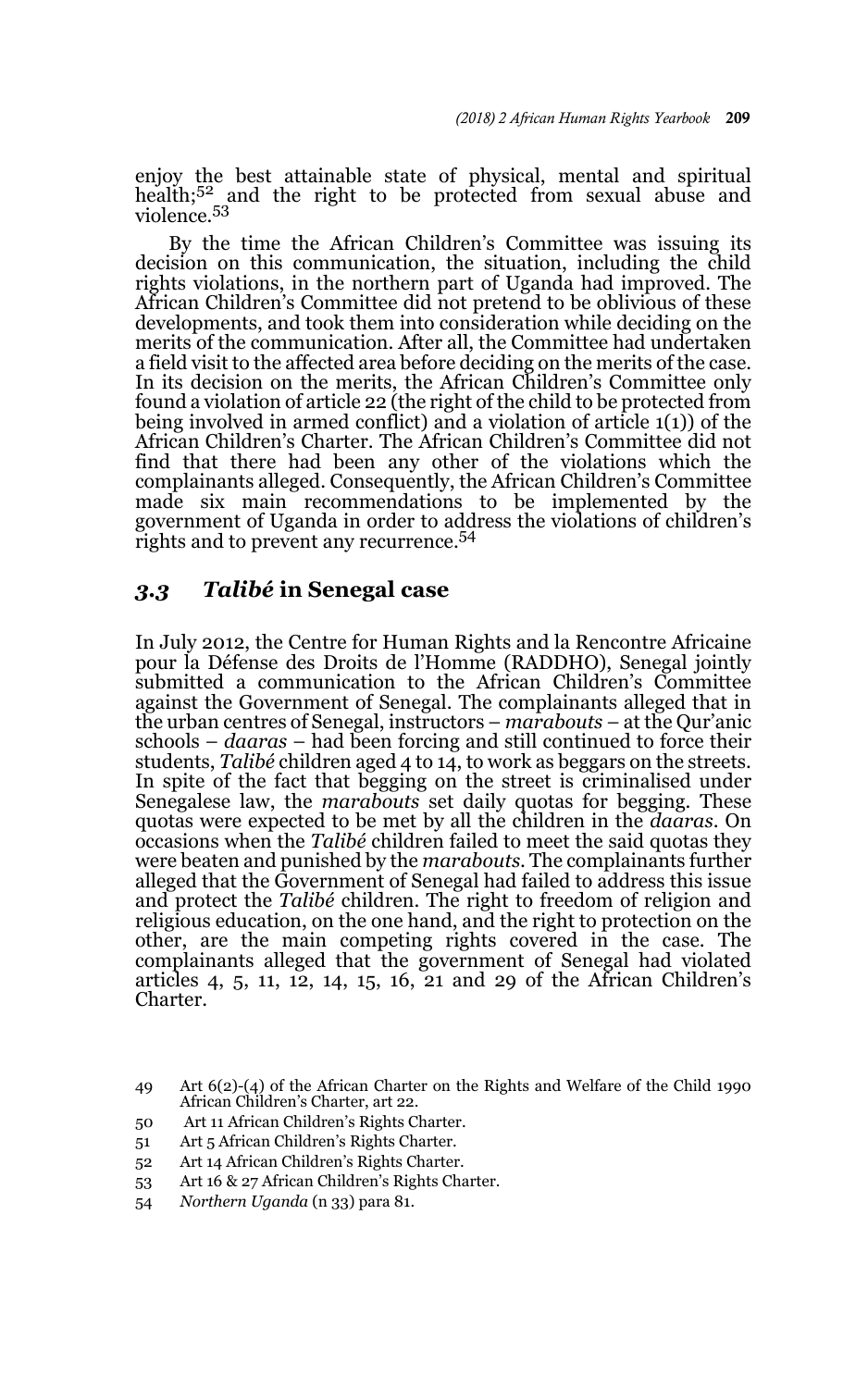On 15 April 2014, the African Children's Committee issued its decision on the merits of the communication and found multiple violations of the African Children's Charter. The specific provisions of the African Children's Charter that had been violated were articles 4, 5, 11, 14, 15, 16, 21 and 29. The African Children' Committee also made some extensive recommendations aimed at addressing the violations suffered by the *Talibé* children and preventing the recurrence of such violations. This decision makes no reference to article 12, which was specifically pleaded by the complainants in their communication.<sup>55</sup>

In its finding, the African Children's Committee held the government of Senegal responsible for the activities of the *marabouts* in the *daaras*. This decision also signals that even in the instances where non-state actors within the territory of a state party violate the rights protected under the African Children's Charter, the state party still has the responsibility to protect. The recommendations also emphasize the need to bridge the gap between norms and practice.

### **3.4 The Malawian definition of a child case**

The case of the *Malawian constitutional definition of a child* distinguishes itself as one of the African Children's Committee's most unique experiences with the communications procedure. This is due to the fact that although this communication was submitted to the African Children's Committee in accordance with article 44(1) of the African Children's Charter, it did not go through the 'usual communications procedure' which had been followed in the other three communications that had previously been considered by the African Children's Committee. Like other previously decided communications, the African Children's Committee considered the admissibility of the case of the *Malawian constitutional definition of a child,* and it was declared admissible.

This communication was initiated in 2014 by the IHRDA against the Republic of Malawi based on the fact that the definition of a child under the Malawian Constitution contrasted with the definition of a Child under the African Children's Charter.56 The Malawian Constitution defined a child as any person under the age of 16, whereas the African Children's Charter considers a child to be a person below the age of 18. The complainant alleged that the respondent state had violated article 2 as well as articles 1 and 3 of the African Children's Charter, especially due to the exclusion of children in Malawi between the ages of 16 and 18 years from the protection to which they are entitled under the African Children's Charter.

<sup>55</sup> It, however, comes as a surprise, arguably, that the African Children's Committee failed to adopt a gender sensitive approach in its decision on the merits of the *Talibé* case, as the forced begging by children on the streets, as well as issues of health, education, trafficking and abduction do not necessarily affect girl children in exactly the same manner as they affect boys.

<sup>56</sup> Sec 23(5) Constitution of Malawi.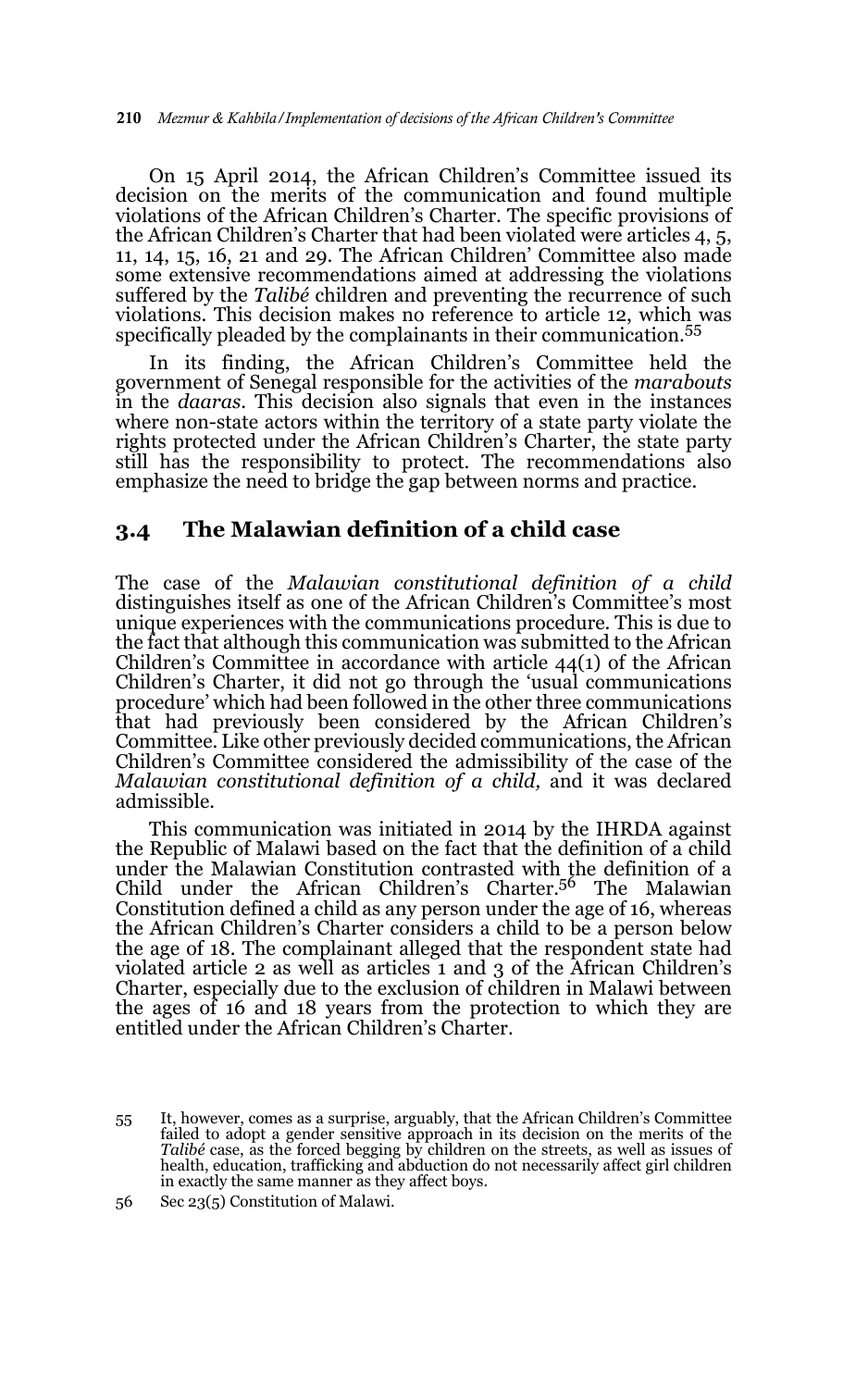In conformity with section IX of its Revised Guidelines on the Consideration of Communications (Revised Communications of Communications (Revised Guidelines), the African Children's Committee considered the admissibility of the communication, and set a date to hear both parties on the merits of the case. However, before considering the merits of the communication, the African Children's Committee received a request for an amicable settlement from the parties to this communication. The African Children's Committee, in line with section 13 of its Revised communications Guidelines, granted the parties' request. communications Guidelines, granted the parties' request. Subsequently, the parties agreed on the terms of the amicable settlement and this was presented to the African Children's Committee, which adopted it.<sup>57</sup>

The amicable settlement approach taken by the African Children's Committee is commendable as it helps to reduce potential tensions that may arise during contentious proceedings. It also eases follow-up since both parties willingly agreed to the terms of the amicable settlement. This approach also allows more room for constructive dialogue between the parties and contributes to the creation of an environment for mutual respect and understanding between the parties. This also paves the way for stronger collaboration at the follow-up and implementation phase. Following the adoption of this amicable settlement, Malawi amended its Constitution to raise the definition of a child to 18 years of age.

## **4 FRAMEWORK FOR THE AFRICAN CHILDREN'S COMMITTEE'S FOLLOW-UP ON ITS DECISIONS ON COMMUNICATIONS**

The ratification of human rights treaties does not necessarily guarantee respect for human rights and the implementation of the decisions of human rights treaty bodies. There are a variety of reasons that explain states' failure to implement or comply with the decisions of international human rights treaty bodies, including: the lack of political will; resource constraints, the binding and non-binding nature of human rights treaty bodies' recommendations; as well as other<br>competing national interests.<sup>58</sup> It has been argued that one of the major reasons for non-compliance in the case of the African Commission on

<sup>57</sup> Pursuant to the provisions of section XIII(2) of the Revised Communications Guidelines, the African Children's Committee adopted this amicable settlement. Although the amicable settlement had been reached under the auspices of the African Children's Committee, it was maintained that the African Children's Committee continued to be seized of this communication.

<sup>58</sup> F Viljoen & L Louw 'The status of the findings of the African Commission: From moral persuasion to legal obligation' (2004) 48 *Journal of African Law* 2.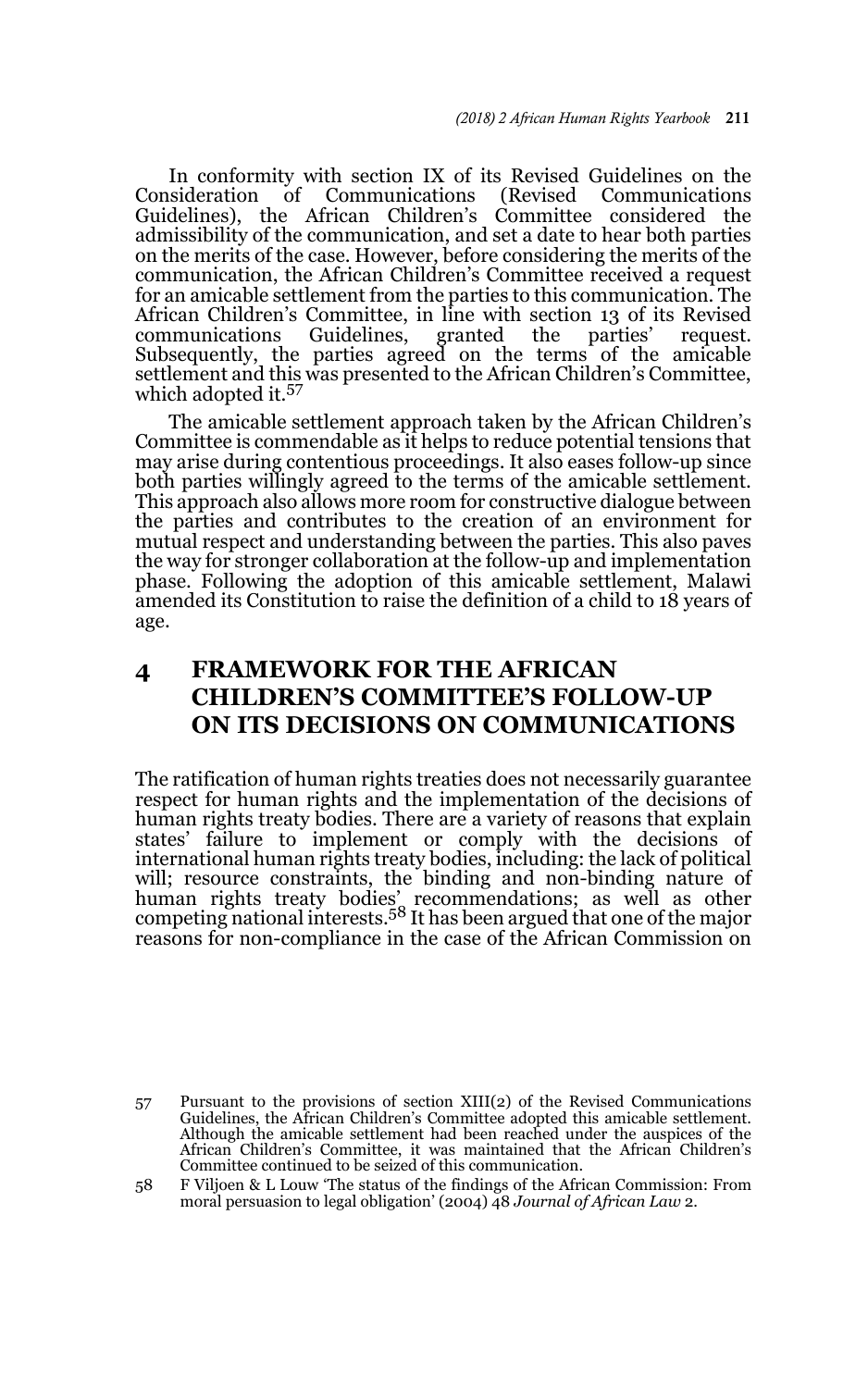Human and Peoples' Rights (African Commission) is 'political unwillingness' on the part of state parties.59 Wachira and Ayinla also lay emphasis on the fact that political will is crucial to the implementation of the decisions of human rights treaty bodies, and that without it compliance can hardly be guaranteed.<sup>60</sup>

In spite of the fact that the political will of state parties has been found to be a decisive factor in the implementation of and compliance with, the decisions of human rights treaty bodies, it is not a magic

wand'.<sup>61</sup> Implementation of decisions does not depend exclusively on the political will of state parties. There are other aspects that need to be addressed in order to enhance human rights implementation and compliance, one of these is the issue of follow-up.

Previous research on the implementation of decisions issued by the Commission reveals the need for follow-up by treaty bodies in order to<br>improve implementation and compliance.<sup>62</sup> Follow-up has been found to be important, because it has a huge potential to influence implementation and also nurture the much needed political will.<sup>63</sup> It has been argued that follow-up and implementation require a 'multitiered approach and a coalition of actors' at both national and international levels.<sup>64</sup> While follow-up could be undertaken by both state and non-state actors, the role played by human rights treaty bodies is crucial to improving states' compliance with decisions on communications. This can be achieved through various means and more importantly through the 'carrot and stick' approach, as well as constructive dialogue between the treaty body mechanisms and state party concerned.<sup>65</sup>

Human rights treaty bodies, through their follow-up procedures, have huge potential to enhance states' compliance with their decisions on communications.<sup>66</sup> The absence of such follow-up by human rights treaty bodies is often associated with greater uncertainty about

- 59 Viljoen & Louw (n 58) 3.
- 60 Wachira & Ayinla (n 10).
- 61 Human Rights Implementation Centre, University of Bristol 'Follow-up and implementation of decisions by human rights treaty bodies' http:// www.bristol.ac.uk/law/research/centres-themes/hric/hricdocs/semrep2009.pdf (accessed 20 May 2017).
- 62 F Viljoen & L Louw 'State compliance with the recommendations of the African Commission on Human and Peoples' Rights, 1994-2004' (2007) 101 *American Journal of International Law* 1.
- 63 R Eno 'The place of the African Commission in the new African dispensation' (2002) 11 *African Security Studies* 63, 67.

64 R Murray & D Long *The implementation of the findings of the African Commission on Human and Peoples' Rights* (2015) 35.

- 65 As above.
- 66 To achieve this, various follow-up measures have been used by different UN treaty bodies including the UN Human Rights Committee (CCPR Committee), the Committee against Torture (CAT), the Committee on the Elimination of Racial Discrimination (CERD), and the Committee on the Elimination of Discrimination against Women (CEDAW).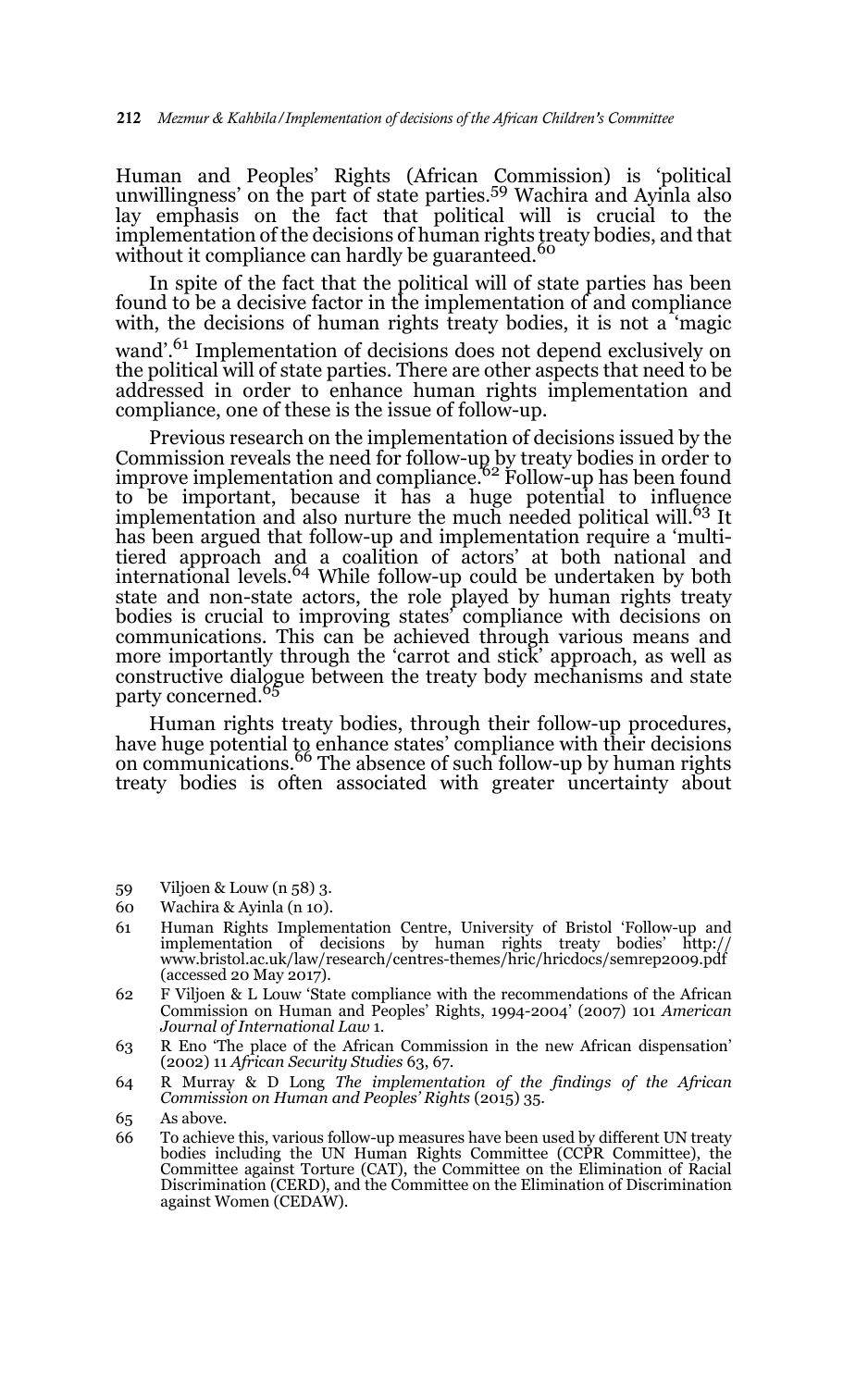compliance with human rights treaty bodies' decisions on communications.67 In the case of the UN Human Rights Committee (CCPR Committee), for instance, the 'Special Rapporteur for Follow-up on Views' (Special Rapporteur on Views) was established by the CCPR Committee as early as July 1990.<sup>68</sup>

The African Children's Committee, like the African Commission, lacks an institutionalised follow-up mechanism. This notwithstanding, the Guidelines for Periodic Reports of states parties, as well as the Revised Communications Guidelines of the African Children's Committee make reference to issues relating to follow-up on the implementation of decisions on communications. The African Children's Committee has also undertaken other follow-up measures: country visits, implementation hearings, and reporting under amicable settlement agreements. It has also used its reporting opportunity to AU political organs to solicit positive political pressure for compliance with decisions on communications by states concerned. The article now turns to these issues.

#### **4.1 State party reporting as a tool for follow-up**

The Guidelines for Periodic Reports of state parties clearly lay down the form and content of such reports. According to these Guidelines, among others, state parties to the African Children's Charter are required to provide information on the implementation of and compliance with decisions of the African Children's Committee.<sup>69</sup>

It is important for the Committee to be proactive, and for instance, at the time of drafting the List of Issues, to include a question on follow-<br>up on decisions on communications.<sup>70</sup> This could assist to receive a written response, but also to send advance notice to the state party that one of the issues on which the Committee plans to engage with the state party is in relation to implementation of decisions. Also, the African Children's Committee, similarly to many other treaty bodies, undertakes to implement the practice that if an issue is not raised either in the List of Issues, or during the constructive dialogue with the state report, it cannot be included in the Concluding Observations that

<sup>67</sup> R Murray 'The African Charter on Human and Peoples' Rights 1987 – 2000: An overview of its progress and problems' (2001) 1 *African Human Rights Law Journal* 10.

<sup>68</sup> Rule 101(1) of the UN Human Rights Committee Rules of Procedure CCPR/C/3/ Rev.10 (2012).

<sup>69</sup> Guidelines on the Form and Content of Periodic state party Reports Submitted Pursuant to article  $43(1)(b)$  of the ACRWC sec D(12) http://www.acerwc.org/ download/acerwc-state-parties-reporting-guidelines/?wpdmdl=8694 (accessed 7 September 2018).

<sup>70</sup> It is to be noted that Kenya, Uganda, Senegal and Malawi – countries that have been a subject of a communication under the African Children's Charter and been dealt with in this article, have submitted a state party report to the Committee.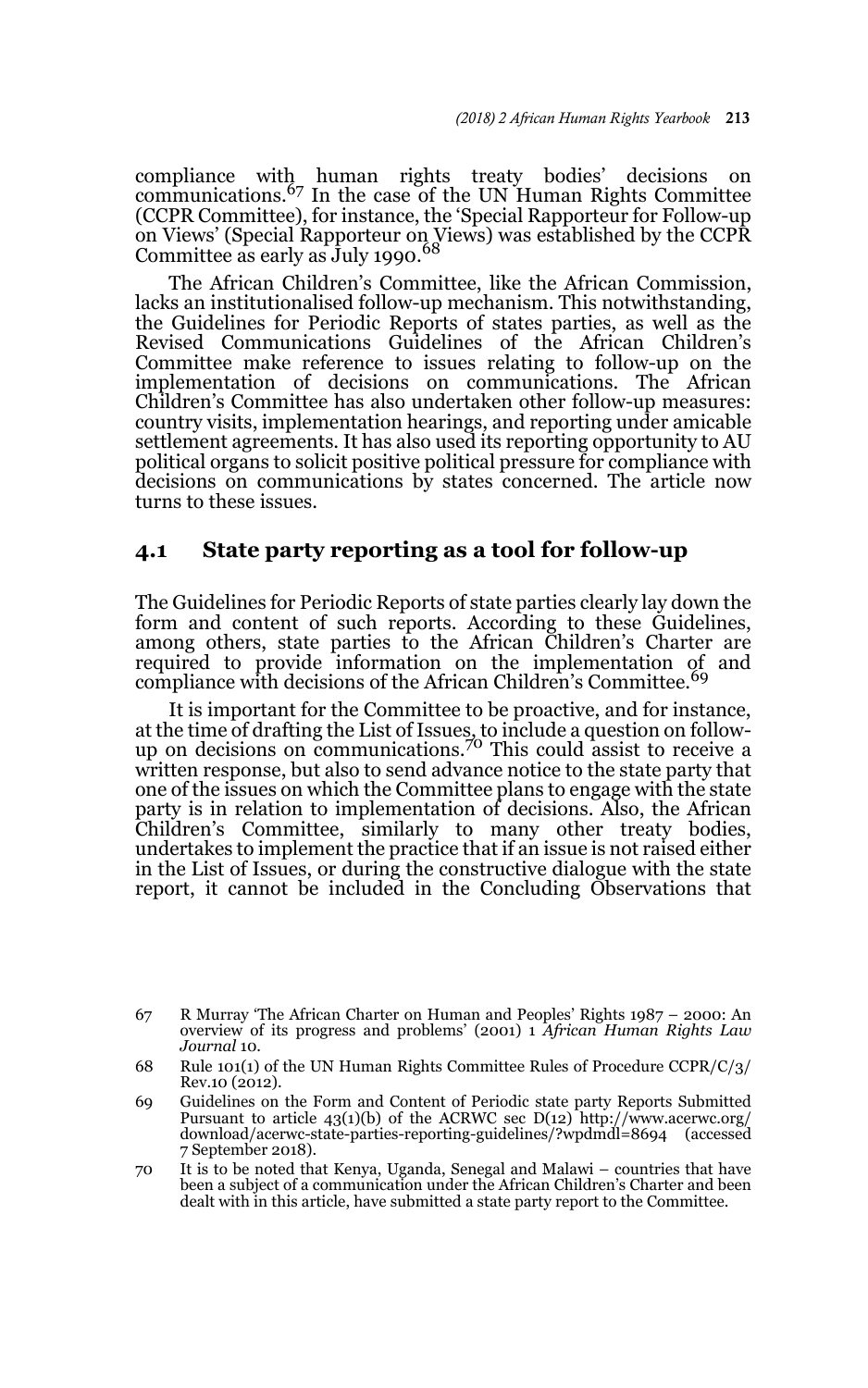recommend measures to the state.71 As a result, the extent to which the Reporting Guidelines are explicit and detailed on follow-up on decisions could also chart the way forward on the nature of discussions held during the dialogue, and the extent to which specific recommendations on follow-up can be included in the Concluding Observations issued by the Committee.

## **4.2 Follow-up in the Revised Communication Guidelines**

Section XXI(2)(i) – (iv) of the Revised Communication Guidelines of the African Children's Committee briefly address the issue of follow-up on the implementation of decisions on communications by providing as follows:

- (i) The Committee shall appoint a Rapporteur for each communication for the purpose of monitoring the implementation of the Committee's decision by the State Party concerned.
- (ii) The Rapporteur for a Communication shall monitor the measures taken by the State Party concerned to give effect to the Committee's recommendations made in its decision on the communication.
- (iii) The Rapporteur for a communication may make such contact as is necessary with the relevant persons and institutions in the State Party concerned and take such action as may be appropriate to ascertain the measures adopted by the State Party concerned in implementing the recommendations of the Committee made in its decision on the communication.
- (iv) At each ordinary session of the Committee, the Rapporteur for a Communication shall present a report during the public session on the progress of the State Party concerned in implementing the Committee's decision and make any necessary recommendations for improving the State's implementation of the decision.

The provisions of section XXI(2) of the Revised Communications Guidelines appear to provide adequate room for proactive measures by a designated rapporteur for a communication. For instance, on the basis of section XXI(2)(iii), the rapporteur could request the development of compliance plans<sup>72</sup> by the state concerned, which could include timetables for implementation of specific decisions, as well as precisely defined levels of compliance. This facilitates monitoring the progress on implementation and provides clarity in terms of the specific steps required to achieve full compliance. The CCPR Committee traditionally distinguished between three different levels of compliance with its recommendations. These grades correspond

<sup>71</sup> This approach is intended to guarantee that a state party has an opportunity to have its views heard on a matter either through the state party Report, its response to the list of issues, or during the constructive dialogue.

<sup>72</sup> ESCR-Net 'Discussion paper on key proposals regarding the follow-up on views issued by UN human rights treaty bodies' https://www.escr-net.org/sites/ default/files/attachments/key\_proposals\_regarding\_the\_follow-up\_on\_views\_issued\_by\_un\_hum an\_rights\_treaty\_bodies\_0.pdf (accessed 7 September 2018).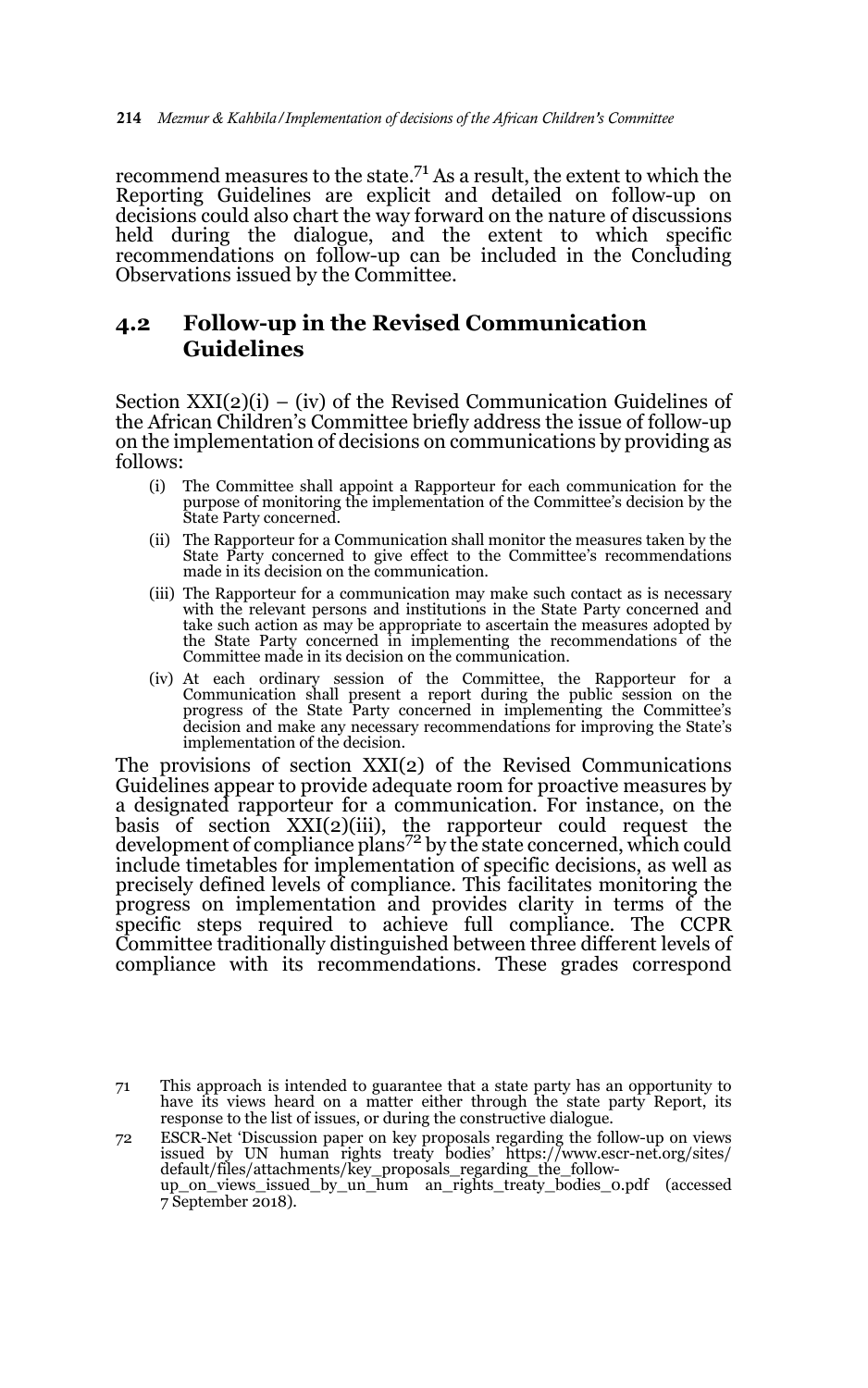with two broad categories of compliance, namely; cases where compliance has been 'satisfactory',73 and cases where compliance is deemed not to be satisfactory.<sup>74</sup>

Moreover, the extent to which section  $XXI(2)(iv)$  is utilised by the African Children's Committee is questionable. Do all decisions designate a rapporteur for follow-up? When was the last time a designated rapporteur presented a report to the plenary in open session? If this is done, is it done at 'each ordinary session' in terms of section XXI(2)iv? These questions need reflection within and outside the African Children's Committee.

#### **4.3 Country visits**

As reflected in the report of the 19th ordinary session of the African Children's Committee, it is its practice to set up different teams to follow up on the implementation of its decisions on communications.75

Three members were designated for the children of Nubian descent in Kenya case and two members for the *Talibé* children in Senegal case.76 During these follow-up missions, the members of the African Children's Committee are accompanied by members of its secretariat. The mandate of members designated to follow up on the communications typically involved on-site visits to the relevant countries and engaging the various stakeholders, and reporting back on their findings to the African Children's Committee.

In January 2013, the African Children's Committee undertook a mission to Kenya to follow up on the implementation of its decision on the case of the children on Nubian descent in Kenya.77 During this follow-up mission, the African Children's Committee engaged with a range of stakeholders on the situation of children of Nubian descent in Kenya. The government entities with which the African Children's Committee engaged while in Kenya included the Attorney General's Office; the Department of Civil Registration; the Ministry of Education; the Ministry of Gender, Children and Social Development; the Ministry of Justice, National Cohesion and Constitutional Affairs; the Ministry

- 74 This usually refers to instances where state parties do not respond to the Committee's finding or do respond, but 'do not address the Committee's Views at all or relate only to aspect of them (sic)'. Further to this, the CCPR Committee developed even more complex compliance categories, which include different levels- A, B, C, D and E. See, CCPR Committee 'Follow-up progress report on individual communications received and processed between June 2014 and January 2015' CCPR/C/113/3, 29 June 2015.
- 75 Report on the 19th Session of the African Committee of Experts on the Rights and Welfare of the Child, held in Addis-Ababa, Ethiopia, from 26-30 March 2012 ACERWC/Rpt (XIX).

77 Report on the 21st Session of the African Committee of Experts on the Rights and Welfare of the Child, held in Addis-Ababa, Ethiopia, from 15-19 April 2013 ACERWC/Rpt (XXI) para 56.

<sup>73</sup> This is defined as 'the willingness of a state party to implement the Committee's recommendations or offer the complainant an appropriate remedy'.

<sup>76</sup> As above.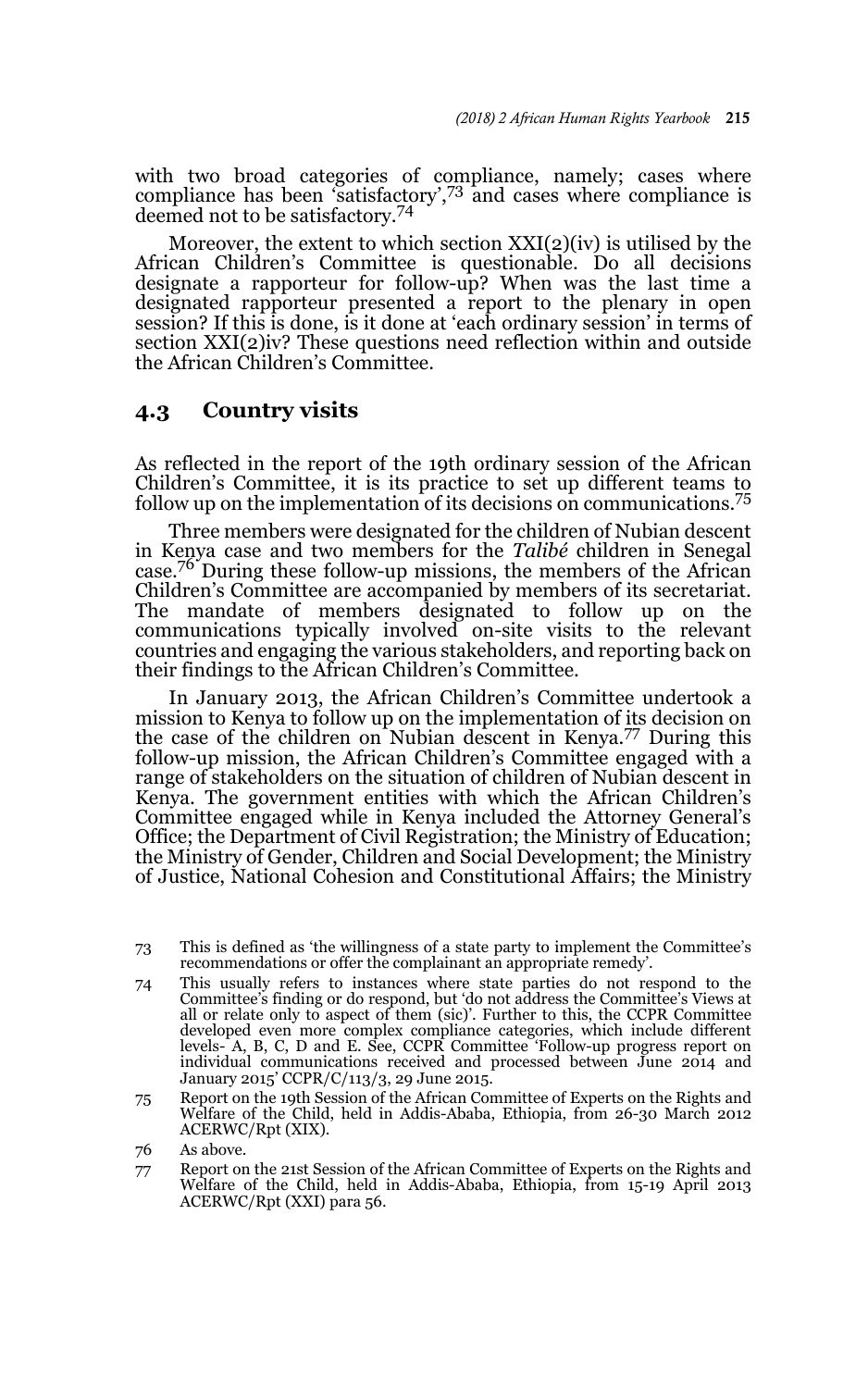of Medical Services; the Nairobi City Council; the National Assembly; the National Gender and Equality Commission and the State Law Office. The African Children's Committee equally engaged with the country offices of UN agencies in Kenya such as the United Nations International Children's Emergency Fund (UNICEF) and the World Health Organisation (WHO), and with NGOs in Kenya. At the community level the African Children's Committee also met with the Nubian Council of Elders. The African Children's Committee concluded this follow-up mission by calling on the Kenyan government to expand and accelerate its efforts to fully implement the decision on the case of the children on Nubian descent in Kenya.78

In 2015, the African Children's Committee undertook an on-site visit to Senegal with a view to follow up on the implementation of its decision on the *Talibé* case. During this follow-up mission the African Children's Committee engaged in constructive dialogue with the government of Senegal and also facilitated dialogue between the parties to the case. This visit to Senegal also laid the foundation for eventual follow-up, such as the African Children's Committee's first implementation hearing, which brought together representatives of the government of Senegal and the complainants, RADDHO and the Centre for Human Rights.

Regarding the Northern Uganda case, the African Children's Committee is yet to undertake a follow-up mission to the country. It is important to note that the mission undertaken in February 2013 by the African Children's Committee to communication was being considered, although not a follow-up measure in itself, laid a good foundation for subsequent follow-up.<sup>79</sup> This is because the African Children's Committee had already engaged with the Government of Uganda during the investigative stage and that it is more likely to be easier to resume discussions on this issue when the follow-up eventually begins.

Undertaking a country visit as a follow-up on the implementation of decisions is not without its limitations. For instance, it is usually expensive. So questions arise around who pays. Can the complainant contribute? What about the respondent state? If any of the parties were to contribute to the costs associated with the country visit, does that not affect the independence as well as credibility of the visit, and the findings? What alternate plans can be put in place if the state concerned refuses to allow a visit? And even worse, what if the state concerned changes its mind and withdraws the permission for the visit once the Committee members and secretariat have arrived in the state? Among others, the well-established experience of Special Rapporteurs of the UN human rights system as well as those of the African Commission could offer some guidance on the answers to some of these questions.

78 As above.

79 See *Northern Uganda* (n 33) para 17.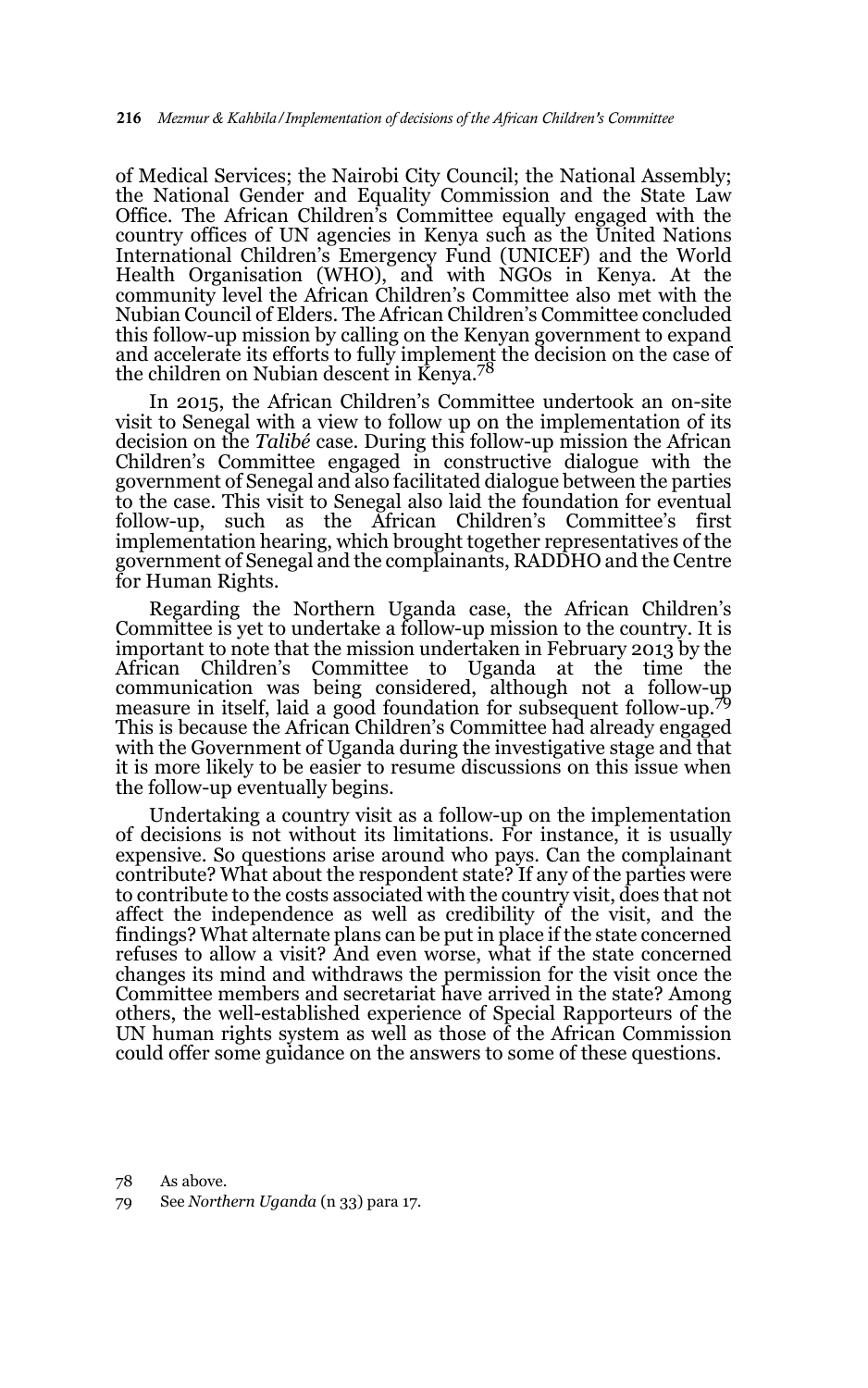### **4.4 Implementation hearings**

While the African Children's Committee carries out follow-up during on-site visits to the relevant states, it also acknowledges that a more detailed appraisal of the progress made by a respondent state towards implementing its decision is crucial to the follow-up process. According to its Revised Communications Guidelines, state parties to communications are required to report to the African Children's Committee on the measures taken towards the implementation of its decisions on communications.<sup>80</sup> Typically, a state party to a communication is required to provide the African Children's Committee with information on implementation within 180 days from the date of receipt of a decision on a communication. As is the practice of the African Children's Committee, the requirement to report on implementation within 180 days is always stated as one of the recommendations in the decision on a communication. Some of the states parties to the communications decided by the African Children's Committee have actually complied with this requirement by submitting their implementation reports, despite the delays that have been recorded.

As at August 2018, two state parties – Kenya and Senegal – have already submitted their reports on the implementation of the African Children's Committee's decisions on communications, and these reports were considered during an implementation hearing on each of<br>the communications.<sup>81</sup> These implementation hearings were held during the 29th ordinary session of the African Children's Committee in May  $2017^{82}$  The Centre for Human Rights and RADDHO, as complainants in the *Talibé* case, participated in the implementation hearing during which the African Children's Committee engaged with the government of Senegal and highlighted areas where further followup is still required in order to implement the decision.<sup>83</sup> This could be interpreted as an indication that the follow-up visits by the African Children's Committee to Kenya and Senegal yielded good results, which led to the participation of these countries in the implementation hearings.

- 81 Centre for Human Rights 'Centre for Human Rights takes part in African Children's Rights Committee hearing on implementation' http://www.chr.up. ac.za/index.php/centre-news-a-events-2017/1813-centre-for-human-rights-takes -part-in-african-childrens-rights-committee-hearing-on-implementation.html (accessed 30 November 2017). Although the Revised Communications Guidelines provide that a state party to communication must provide the African Children's Committee with information on the measures taken to implement its decision, there is no provision that lays down the procedure for the consideration of implementation reports.
- 82 Centre for Human Rights 'Centre for Human Rights takes part in African Children's Rights Committee hearing on implementation' http://www.chr.up. ac.za/index.php/centre-news-a-events-2017/1813-centre-for-human-rightstakes-part-in-african-childrens-rights-committee-hearing-on-implementation. html (accessed 10 December 2017).
- 83 As above.

<sup>80</sup> Section XXI(2) of the Revised Communications Guidelines.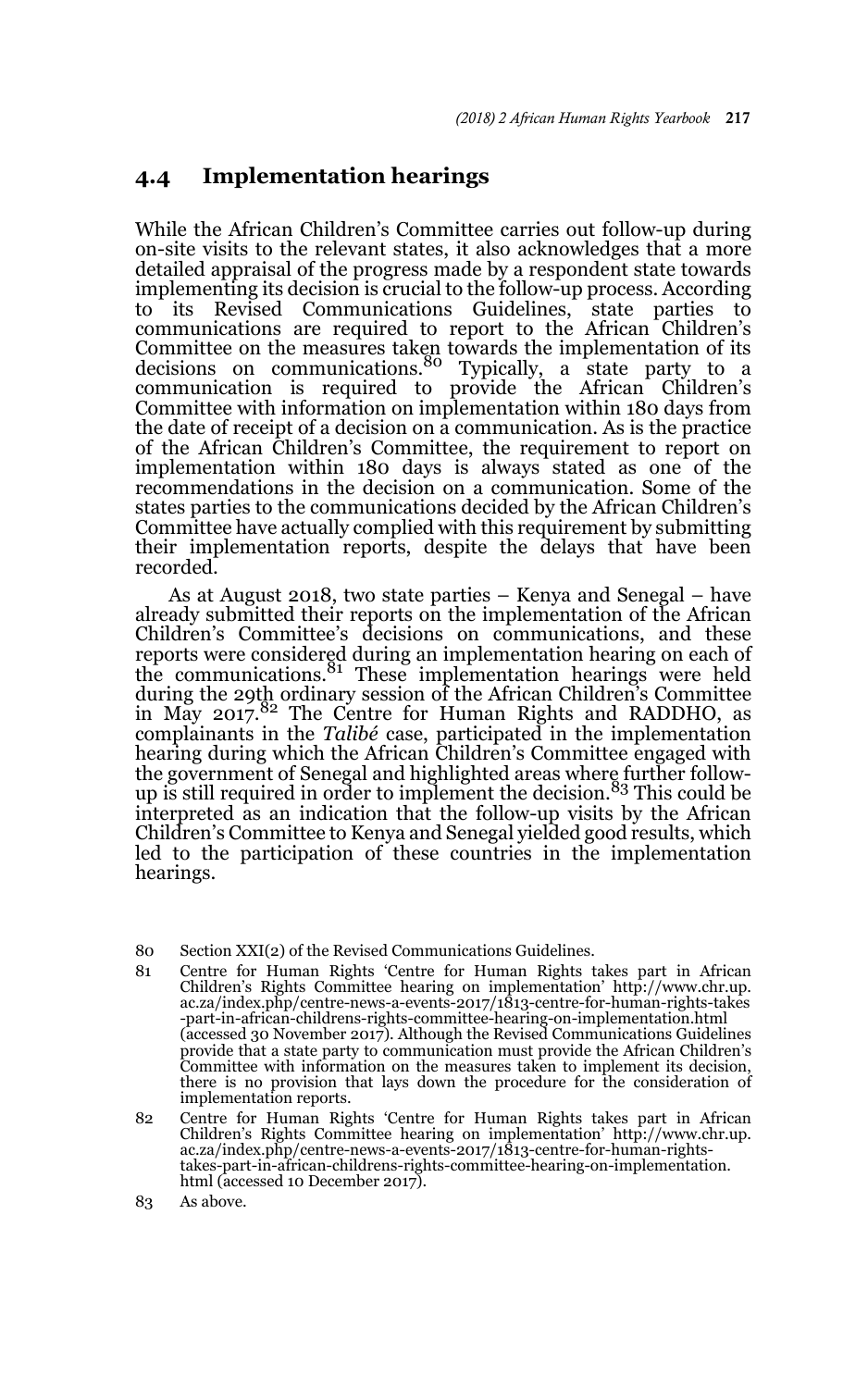It is commendable that the African Children's Committee does not confine implementation hearings to closed sessions, which are only attended by its members. The implementation hearings have been held as open sessions where parties to a communication, as well as civil society organisations and other stakeholders can attend. However, only parties to a particular communication have been allowed to engage with the African Children's Committee during its implementation hearings and others merely observe the process. This prevents the broader civil society and other stakeholders, as well as national human rights institutions (NHRIs) from directly engaging and sharing information that could facilitate the follow-up process. Although the African Children's Committee has already conducted implementation hearings for two of its decisions, these were done without any laid down procedure. This is due to the absence of any text or approved standards to guide the process. There is therefore a need to address this gap by developing guidelines on how the implementation hearings should be conducted.

### **4.5 Reporting under amicable settlement agreement**

In the course of the communications procedure, parties are allowed to amicably settle their dispute at any time before the African Children's Committee passes its decision on the merits of a communication.84 Once an amicable settlement is reached, the Secretariat of the African Children's Committee prepares an initial report and submits it to the parties for endorsement.85 The Secretariat then submits the final report to the African Children's Committee for adoption.<sup>86</sup> The African Children's Committee then follows up and supervises the implementation of the terms of the amicable settlement agreement. This is done through a reporting system that requires the state party to report to the African Children's Committee on the progress with respect to the implementation of the amicable settlement agreement.

In *Institute for Human Rights and Development in Africa v The Government of Malawi*, 87 the African Children's Committee noted that it remains seized of the communication, whereas the state party should<br>comply with the elements of the agreement.<sup>88</sup> One of the obligations of the state party under this amicable settlement agreement is to report to the African Children's Committee on the implementation of the terms of the agreement. In this regard, the African Children's Committee has so far received three implementation reports from the government of

<sup>84</sup> Sec XIII(1)(i) of the Revised Communications Guidelines.

<sup>85</sup> Sec XIII(2) of the Revised Communications Guidelines.

<sup>86</sup> As above.

<sup>87</sup> *IHRDA* (n 42 above).

<sup>88</sup> Report on the consideration of an amicable settlement under the auspices of the Committee in Communication No 004/Com/001/2014 - *Institute for Human Rights and Development in Africa v The Government of Malawi* http:// www.acerwc.org/amicable-settlement-on-communication-no-004/# (accessed 15 December 2017).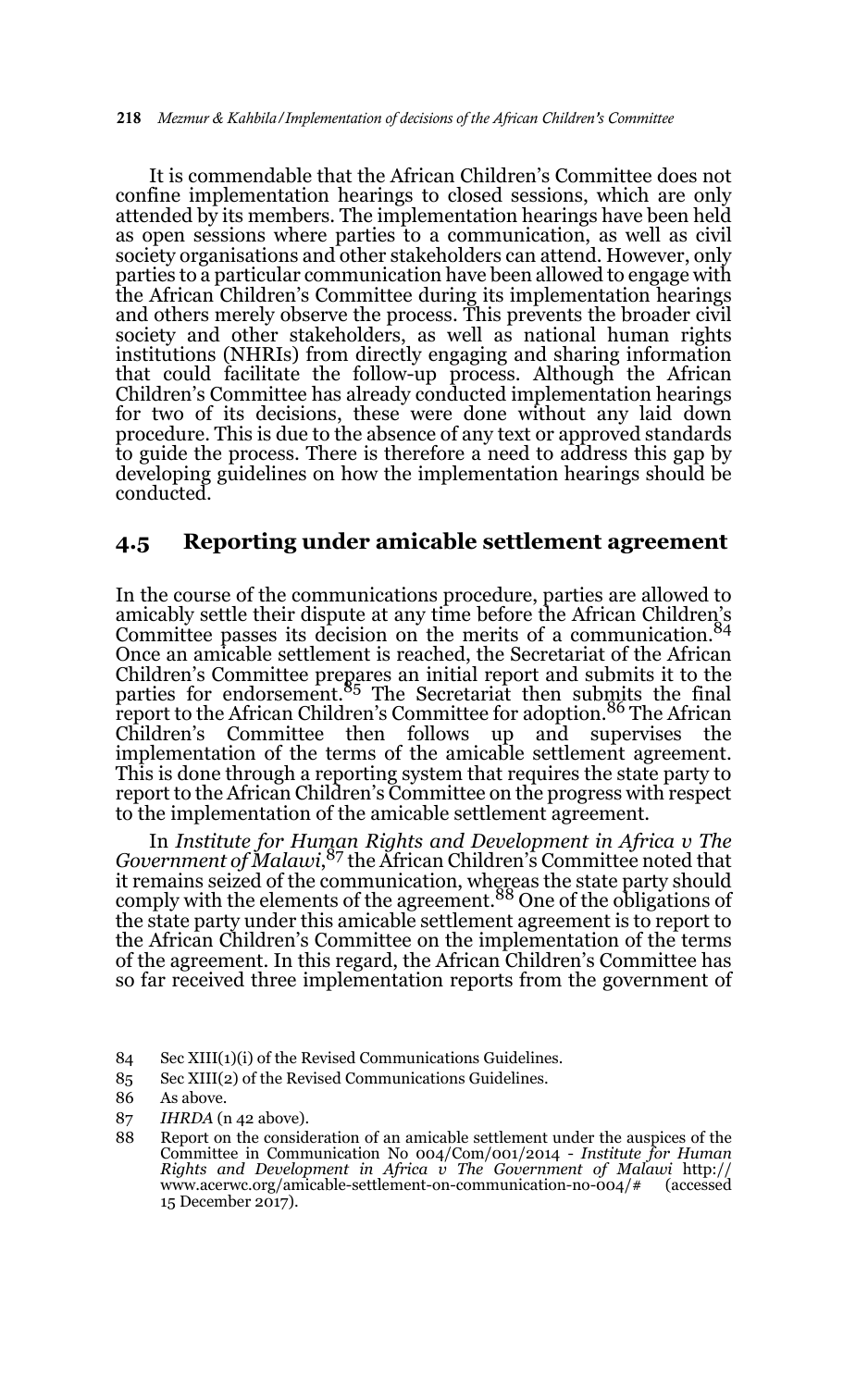Malawi in line with the amicable settlement agreement entered into with the IHRDA on 29 October 2016. The reporting under the amicable settlement agreements allows the African Children's Committee to keep track of the progress on implementation, and also to intervene if necessary.

### **4.6 Reporting to the AU political organs**

It is argued that the lack of political will is one of the key challenges to the implementation of decisions of international human rights bodies.89 Equally, emphasis has been placed on the fact that political will is crucial to the implementation of the decisions of human rights treaty bodies, and that without the requisite political will, compliance can hardly be guaranteed.<sup>90</sup>

Considering that political will is of vital importance to implementation, the African Children's Committee has engaged the political organs of the AU to assist in influencing states to develop the requisite political will to implement its decisions on communications. For instance, in its reporting responsibility to the Executive Council of the AU, the African Children's Committee has engaged in efforts to bring issues of children's rights that it is dealing with in the context of the communications framework to the fore of the political agenda of the Union.<sup>91</sup>

During the 27th ordinary session of the AU Executive Council, the African Children's Committee presented its report, which also made reference to the *Talibé* decision. In its decision on this report, the AU Executive Council urged the government of Senegal to implement the *Talibé* decision.92 In its July 2012 decision, too, the Executive Council requested the Peace and Security Council to take into account the rights of the child in its work and also cooperate with the African Children's Committee.<sup>93</sup> This recommendation seems to have been triggered, at least in part, as a result of the communication against Uganda that the African Children's Committee was considering. As a result, in the same decision of the Executive Council, the Government of Uganda's invitation to the Committee to undertake a mission to the country to

- 89 Viljoen & Louw (n 62) 2.
- 90 Wachira & Ayinla (n 10) 490.
- 91 AU Executive Council EX CL/Dec 889 (XXVII) Decision on the Report of the African Committee of Experts on the Rights and Welfare of the Child – Doc. EX.CL/923(XXVII) para 7(ii) https://au.int/sites/default/files/decisions/31762- ex\_cl\_dec\_873\_-\_898 \_xxvii\_e.pdf (accessed 17 December 2017).
- 92 AU Executive Council EX CL/Dec 889 (XXVII) Decision on the Report of the African Committee of Experts on the Rights and Welfare of the Child – Doc. EX.CL/923(XXVII) para 7(ii).
- 93 AU Executive Council EX.CL/Dec 712(XXI) Decision on the Report of the African Committee of Experts on the Rights and Welfare of the Child – Doc EX.CL/ 744(XXI) para 7.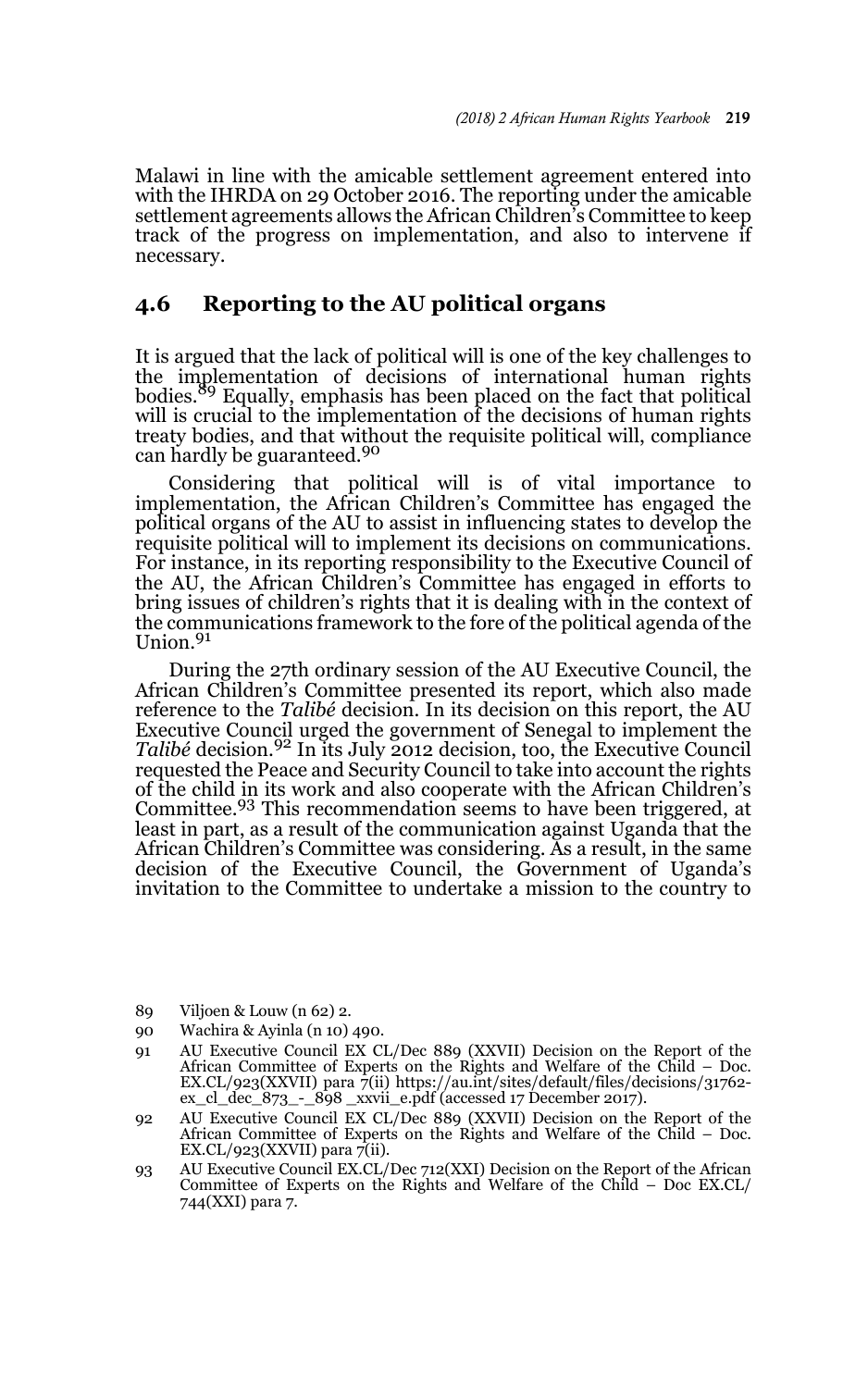engage with stakeholders on the issue of children and armed conflict was also welcomed by the Council.<sup>94</sup>

While the actual impact of such decisions by AU political organs needs further research, at face value they serve as an entry point for engagement with the concerned state by the African Children's Committee. In future, it might be useful if the content of such decisions is refined, for instance, to include the time frame with which compliance by the state concerned is expected. Also, in so far as the African Children's Committee is concerned, with a view to improve consistency and regularity, a leaf could be taken from the CCPR Committee, which in its annual report to the UN General Assembly also includes a chapter on follow-up.<sup>95</sup>

## **5 CONCLUSION**

This article canvassed the advantages as well as limitations of the current practice of follow-up on communications of the African Children's Committee. What is in part evident from the article is that no specific follow-up mechanism is probably fully effective in its own right. A combination of the various options for follow-up is relevant, and this needs to be decided on a case-by-case basis.

 The African Children's Committee needs to develop an institutionalised follow-up mechanism to replace all ad-hoc follow-up procedures. As part of this process it should consider to develop comprehensive guidelines on follow-up that should clearly define issues such as: child participation; procedure to be followed before, during and after implementation hearings and collaboration with civil society organizations (CSOs), NHRIs and national follow-up mechanisms. The African Children's Committee equally needs to put in place a strong data collection and analysis system for its follow-ups, and also fully operationalise sections  $XXI(2)(i) - (iv)$  of the Revised Communication Guidelines, and for instance, appoint a rapporteur on follow-up, with a clear mandate to oversee and report on all follow-up of decisions on communications. The need to ensure that high-level state authorities with decision-making powers and appropriate expertise on child rights issues participate in implementation hearings is also critical.

While reporting to the AU political organs and its potential role in an effective follow-up on the implementation of decisions on a communication were rightly given due emphasis, what should not be lost sight of is the role of the African Court on Human and Peoples' Rights (African Court). In 2013, sensing the benefit that direct access to the African Court could herald for the protection of children's rights in

<sup>94</sup> AU Executive Council EX.CL/Dec 712(XXI) Decision on the Report of the African Committee of Experts on the Rights and Welfare of the Child – Doc EX.CL/ 744(XXI) para 9.

<sup>95</sup> Rule 101(1) of the UN Human Rights Committee Rules of procedure CCPR/C/3/ Rev.10 (2012).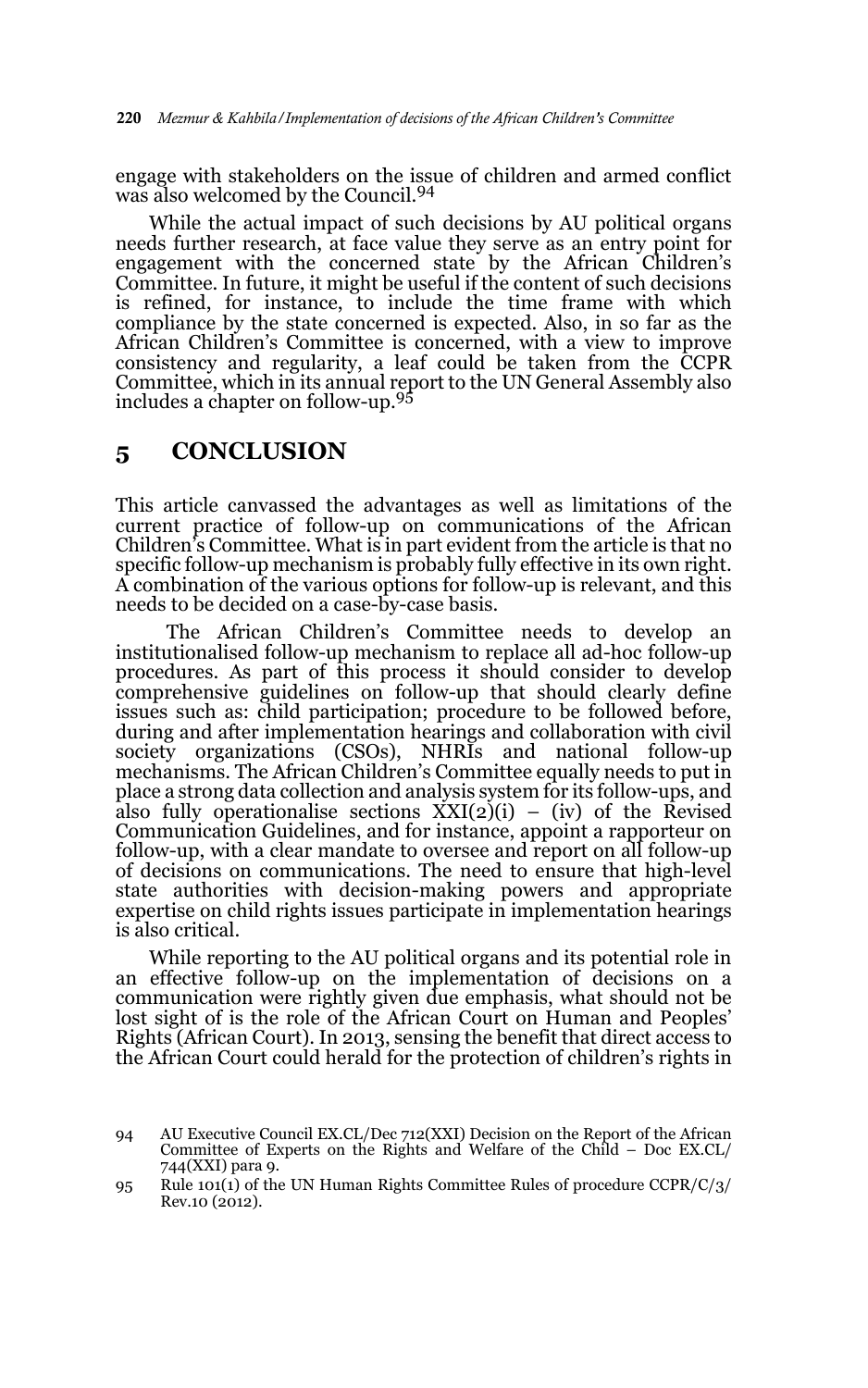Africa, the African Children's Committee made an application for an advisory opinion from the Court. The submission requested the Court to declare the African Children's Committee as one of the bodies that is entitled to directly bring cases to the Court. Article 4(1) of the Protocol and Rule of Court 68(1), which allows a member state, the AU, or any African organisation recognised by the AU to access the Court directly, was invoked as a basis for seeking the advisory opinion. The African<br>Court issued the advisory opinion<sup>96</sup> indicating that while the African Children's Committee was an organ of the AU,97 it was not an 'intergovernmental organisation' and consequently lacked direct access to the Court.98 Against this background, the Court advised that it was 'highly desirable' for the African Children's Committee to have direct access to it as a way of complementing its mandate in the protection and promotion of the rights of a child in Africa.<sup>99</sup> Subsequent to this advisory opinion, a process to amend the Court Protocol to give direct access to the African Children's Committee has been initiated, and this needs to be expedited in earnest, as, it will facilitate efforts to follow-up on decisions on communications.

Currently the number of communications that are decided on their merits by the African Children's Committee is quite limited. This also means that the human as well as financial resources required to undertake a meaningful follow-up on these decisions are more manageable now than they would probably be in the future, when the number of cases grows. As a result, now is the more opportune time to develop a more structured and effective follow-up procedure.

It is evident that this article is an initial attempt to explore the various issues that arise in the context of an effective follow-up of decisions on communications made by the African Children's Committee. A long list of questions not explored in this article can be raised. For example, what is the extent to which the wording used in a decision [for instance, very specific and demanding, on the one hand, and general and giving more leverage to the state party concerned, on the other] plays a role in the potential success of follow-up measures? How does the participation or lack of it by a state concerned in the consideration of a communication affect future follow-up on a decision? What should be the role of child participation in follow-up? How about the role of CSOs, NHRIs and the media? Also does an offer of technical cooperation from stakeholders such as UNICEF to a state concerned to implement a decision facilitate follow-up? Should the African Children's Committee be proactive in facilitating amicable

99 Advisory Opinion, Request 2/2013 paras 75.

<sup>96</sup> Advisory Opinion, Request 2/2013, 5 December 2014, https://afchpr-commen tary.uwazi.io/en/document/gvsqkyeyjtm4pldi?page=1 (accessed 19 December 2017); Report on the 27th Session of the African Committee of Experts on the Rights and Welfare of the Child, held in Addis-Ababa, Ethiopia, from 2-6 May 2016 ACERWC/Rpt (XXVII) para 93 http://www.acerwc.org/download/27thordinary-session-report/?wpdmdl=9811 (accessed 19 December 2017); See also M Killander 'Human rights developments in the African Union during 2014' (2015) 15 *African Human Rights Law Journal* 552.

<sup>97</sup> Advisory Opinion, Request 2/2013 paras 47 & 48.

<sup>98</sup> Advisory Opinion, Request 2/2013 paras 66-74.